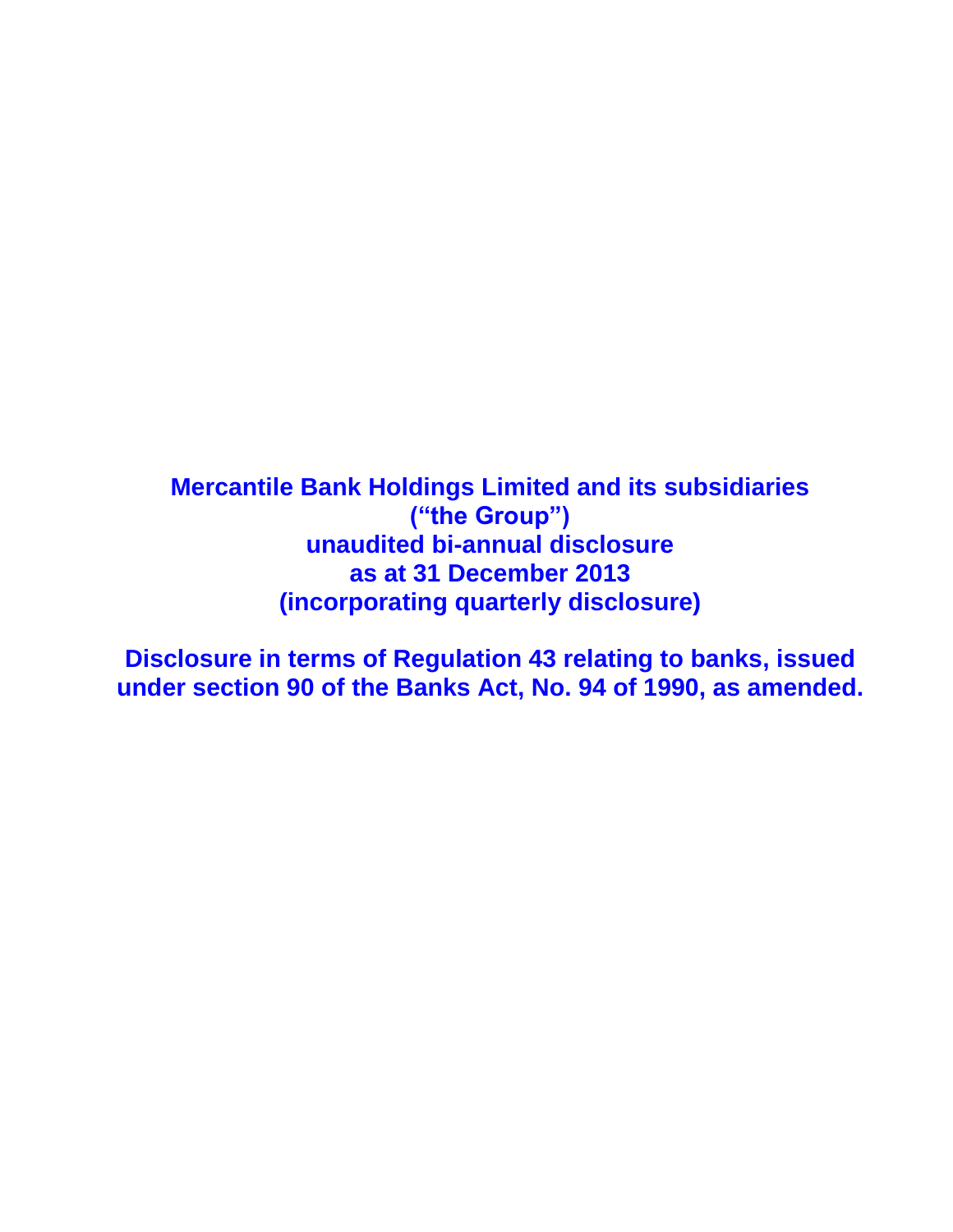#### **1. Basis of compilation**

The following information is compiled in terms of Regulation 43 relating to banks, issued under section 90 of the Banks Act, No.94 of 1990 (as amended) ("the Regulations"), which incorporates the Basel 3 Pillar Three requirements on market discipline.

All disclosures presented below are consistent with those disclosed in terms of International Financial Reporting Standards ("IFRS"), unless otherwise stated. In the main, differences between IFRS and information disclosed in terms of the Regulations relate to the definition of capital and the calculation and measurement thereof.

These disclosures have been prepared in compliance with the Group's disclosure policy.

#### **2. Scope of reporting**

This report covers the consolidated results of Mercantile Bank Holdings Limited and its subsidiaries ("the Group") for the year ending 31 December 2013.

Mercantile Bank Holdings Limited is a registered bank-controlling and investment-holding company. Its 100% holding company is Caixa Geral de Depósitos S.A. ("CGD"), a company registered in Portugal.

The consolidated approach adopted for accounting purposes is consistent with the approach adopted for regulatory purposes. The descriptions and details of the consolidated entities within the Group are as follows:

|                                        | <b>Effective</b> | <b>Nature of</b>                | <b>Fully</b> |
|----------------------------------------|------------------|---------------------------------|--------------|
|                                        | holding          | <b>business</b>                 | consolidated |
|                                        | $\frac{9}{6}$    |                                 |              |
| <b>Company name</b>                    |                  |                                 |              |
| <b>Mercantile Bank Limited</b>         | 100              | <b>Banking</b>                  | <b>Yes</b>   |
| Mercantile Insurance Brokers (Pty) Ltd | 100              | Insurance and assurance brokers | <b>Yes</b>   |
| LSM (Troyeville) Properties (Pty) Ltd  | 100              | <b>Property holding</b>         | <b>Yes</b>   |
| Portion 2 of Lot 8 Sandown (Pty) Ltd   | 100              | <b>Property holding</b>         | <b>Yes</b>   |
| <b>Custom Capital (Pty) Ltd</b>        | 74.9             | <b>Rental finance</b>           | <b>Yes</b>   |

Other than Regulatory capital adequacy requirements, there are currently no restrictions or other major impediments on the transfer of funds or capital within the Group.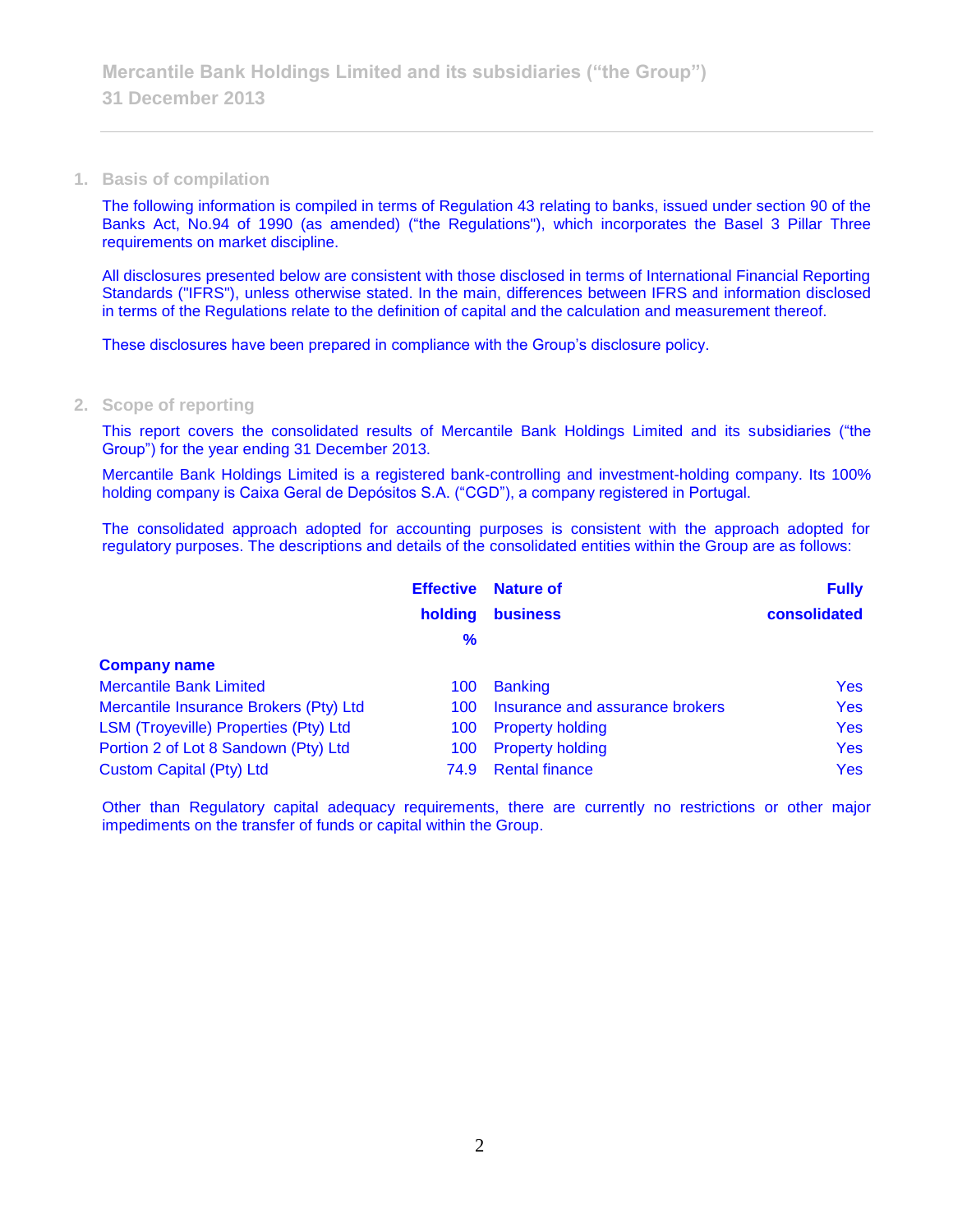**3. Detailed disclosures**

#### **3.1 Credit risk**

The Group has adopted the standardised approach to determine the capital requirement for credit risk on all portfolios. The Group does not intend to migrate to the internal ratings based approach for credit risk in the short-term.

The Group primarily advances funds to unrated counterparties. In the case of exposures to rated counterparties, the process of risk weighting these exposures is in accordance with the requirements of the Regulations.

**Table 3.1.1 Gross credit risk exposures**  As at 31 December 2013

|                                                           | <b>Gross</b><br>exposure $(2)$ | <b>Risk-weighted</b><br>exposure | <b>Total capital</b><br>required (@<br>9.5% |
|-----------------------------------------------------------|--------------------------------|----------------------------------|---------------------------------------------|
|                                                           | R'000                          | R'000                            | <b>R'000</b>                                |
| <b>Portfolios</b>                                         |                                |                                  |                                             |
| <b>Corporate (1)</b>                                      | 2 248 742                      | 2 136 244                        | 202 943                                     |
| <b>SME Corporate</b>                                      | 1978 099                       | 1717992                          | 163 209                                     |
| <b>Public Sector Entities</b>                             | 104 816                        | 52 408                           | 4979                                        |
| <b>Local government and municipalities</b>                | 4 3 8 3                        | 2 1 9 1                          | 208                                         |
| <b>Sovereigns (Treasury bills &amp; Government Stock)</b> | 402 149                        |                                  |                                             |
| <b>Banks</b> $(1)$                                        | 314 191                        | 63 086                           | 5993                                        |
| <b>Retail</b>                                             | 3 229 562                      | 1973813                          | 187 512                                     |
| -Residential mortgage advances                            | 943 334                        | 356 475                          | 33 865                                      |
| -Retail revolving credit (Overdrafts & credit cards)      | 44 514                         | 15777                            | 1 4 9 9                                     |
| -SME retail                                               | 2 097 408                      | 1 500 937                        | 142 589                                     |
| -Retail – other                                           | 144 306                        | 100 624                          | 9559                                        |
|                                                           |                                |                                  |                                             |
| <b>Total</b>                                              | 8 281 942                      | 5 945 734                        | 564 844                                     |

(1) Included in 'Corporate' and 'Banks' exposures are money market funds of R1 224 million and R169 million, respectively.

(2) Gross Exposure includes the total on-balance sheet, off-balance sheet and derivative fair values as well as the derivative risk factor.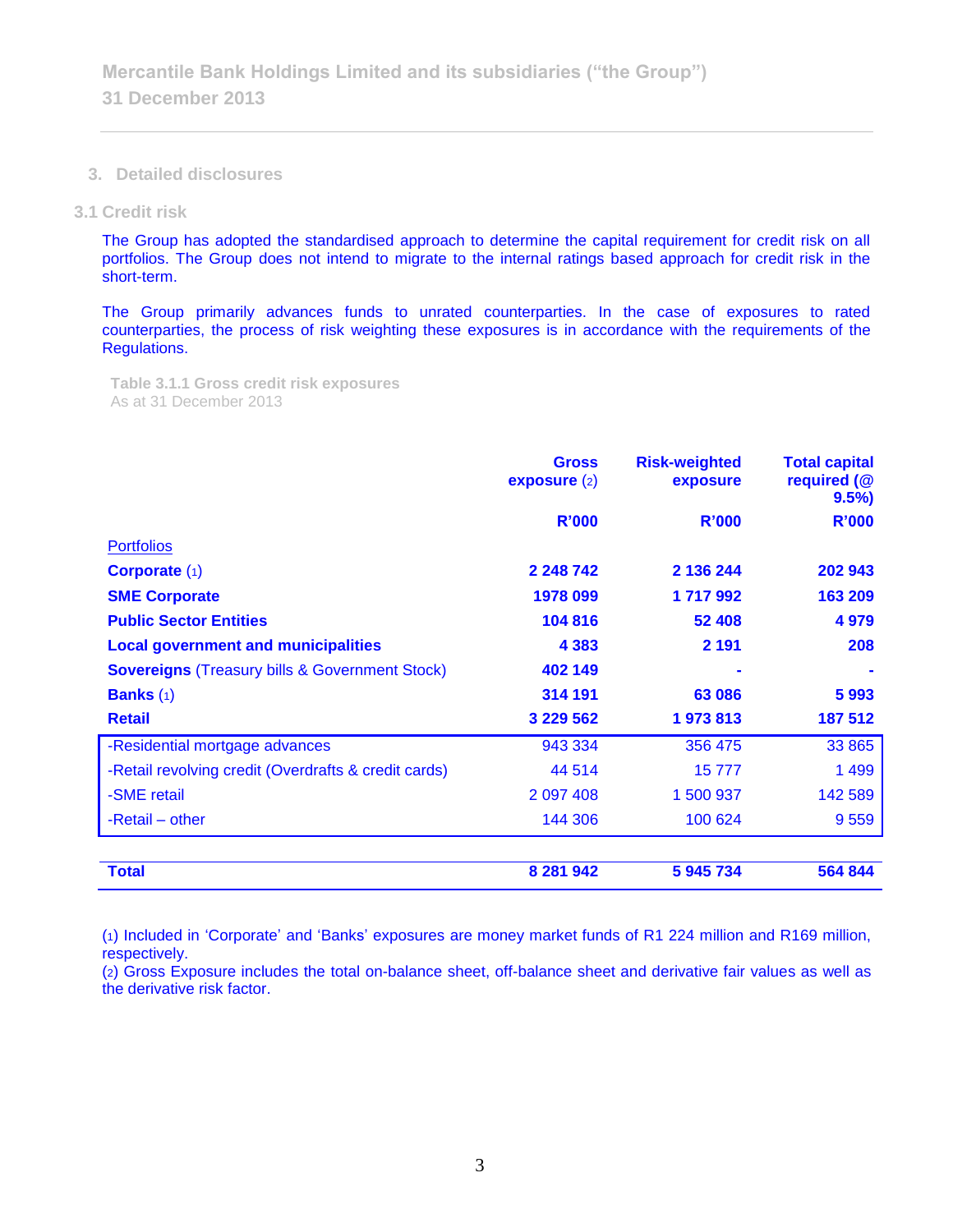**Gross credit Credit exposure after risk exposure after Credit risk diter itsk**<br>**exposure after exposure the contract of the mitigation set off** (2) **Credit risk mitigation** (3) **R'000 R'000 R'000** Major types of credit exposure **Corporate** (1) 2 248 742 1 718 2 247 024 **SME Corporate 1 878 099 31 183 1 946 916 1 978 099 31 183 1 946 916 Public Sector Entities 104 816 - 104 816 Local government and municipalities 4 383 - 4 383 Sovereigns** (Treasury bills & Government Stock) 402 149 **402 149** 402 149 **Banks** (1) 314 191 **314 191 1 314 190 Retail 3 229 562 92 120 3 137 442** -Residential mortgage advances and the settlement of the settlement of the settlement of the settlement of the set of the set of the set of the set of the set of the set of the set of the set of the set of the set of the s -Retail revolving credit (Overdrafts & credit cards) 44 514 - 44 514 - 44 514 -SME retail 2 097 408 74 199 2 023 209 -Retail – other 131 836 12 470 131 836 **Total 8 281 942 125 022 8 156 920**

**Table 3.1.2 Aggregate credit exposure after set off but before and after credit mitigation techniques** As at 31 December 2013

(1) Included in 'Corporate' and 'Banks' exposures are money market funds of R1 224 million and R169 million, respectively

(2) Gross Exposure includes the total on-balance sheet, off-balance sheet and derivative fair values as well as the derivative risk factor.

(3) Only inward bank guarantees and eligible pledged investments and/or liquid funds are taken into account as credit risk mitigation. Inward guarantees are mainly received from CGD. Other forms of credit risk mitigation are non-qualifying collateral items in terms of the Regulations and are commented on below.

The Group uses on- and off-balance sheet netting to restrict its exposure to credit losses. When a client maintains both debit and credit balances with the Group and the Group enters into a netting agreement in respect of the relevant loans and deposits with the said counterparty, the Group may regard the exposure as a collateralised exposure in accordance with Regulation 23 of the Regulations. As at 31 December 2013, the Group did not recognise any netting arrangements to reduce its credit risk exposures for capital adequacy requirements.

**Policies and processes for collateral valuation and management**

Dependent upon the risk profile of the customer and their track record/payment history, and the risk inherent in the product offering, varying types and levels of security are taken to reduce credit-related risks. These include, inter alia, pledges of investments, mortgage and notarial bonds, guarantees and cession of debtors. Various levels of security value are attached to the different categories of security taken. The value of the security is reviewed regularly and the Group does not have any material concentration risk in respect of collateral used to reduce credit risk. Clean or unsecured lending will only be considered for financially strong borrowers.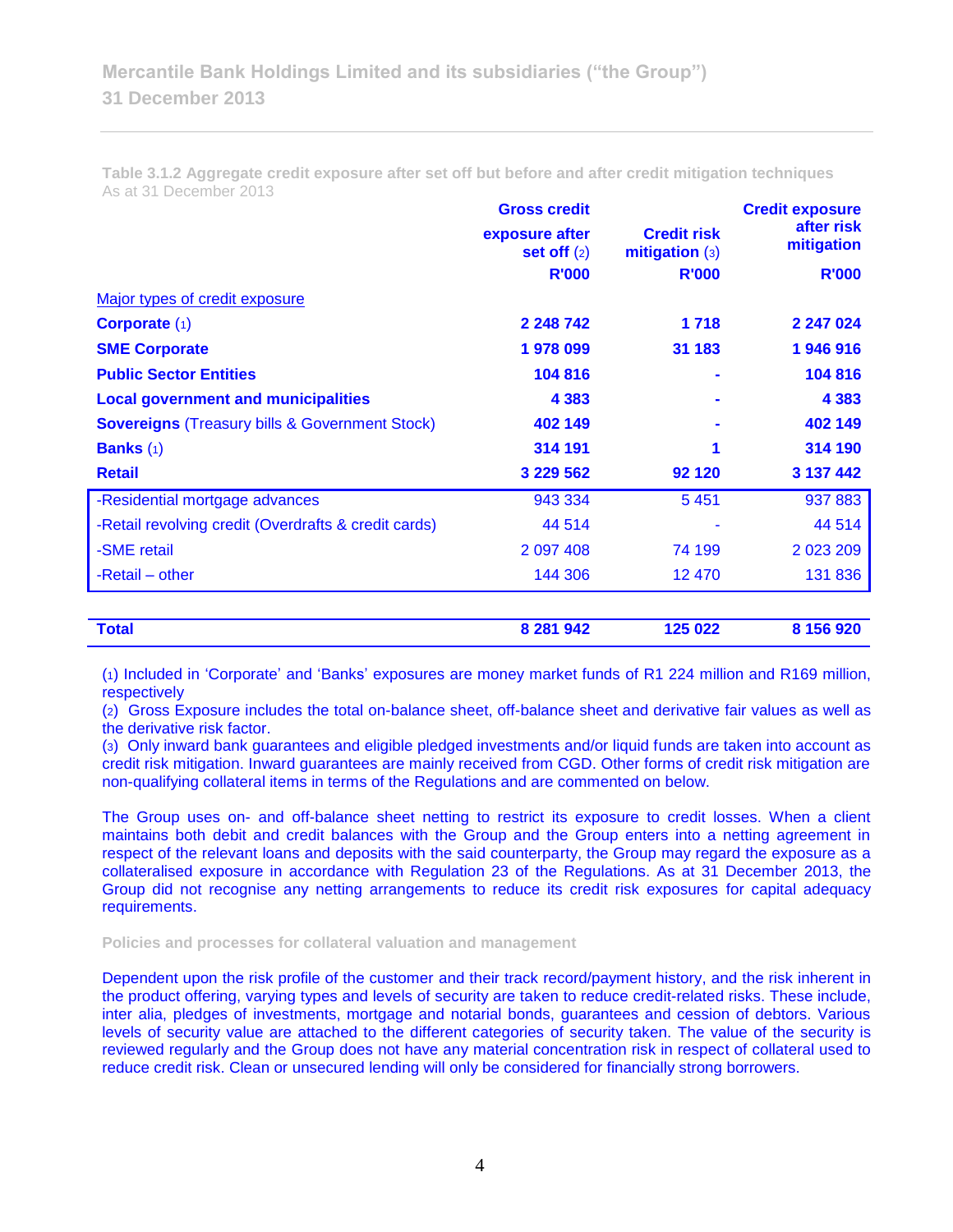| Table 3.1.3 Geographical distribution of credit exposure |  |  |
|----------------------------------------------------------|--|--|
| As at 31 December 2013                                   |  |  |

|                              | On balance<br>sheet exposure<br><b>R'000</b> | <b>Off balance</b><br>sheet exposure<br><b>R'000</b> | <b>Derivative</b><br><b>instruments</b><br><b>R'000</b> | <b>Total</b><br><b>R'000</b> |
|------------------------------|----------------------------------------------|------------------------------------------------------|---------------------------------------------------------|------------------------------|
| <b>Geographical area</b>     |                                              |                                                      |                                                         |                              |
| <b>South Africa</b>          | 7 037 086                                    | 1 102 044                                            | 5 5 2 2                                                 | 8 144 652                    |
| <b>Other</b>                 | 137 290                                      | ۰                                                    |                                                         | 137 290                      |
| - Africa (excl South Africa) | 958                                          |                                                      |                                                         | 958                          |
| - Asia                       | 600                                          | ۰                                                    |                                                         | 600                          |
| - Australia                  | 34                                           | ۰                                                    |                                                         | 34                           |
| - Europe - CGD               | 10 0 25                                      |                                                      |                                                         | 10 0 25                      |
| - Other institutions         | 13746                                        |                                                      |                                                         | 13746                        |
| - North America              | 111 927                                      | ۰                                                    |                                                         | 111 927                      |
|                              |                                              |                                                      |                                                         |                              |
| <b>Total</b>                 | 7 174 376                                    | 1 102 044                                            | 5 5 2 2                                                 | 8 281 942                    |

**Table 3.1.4 Analyses of credit exposure based on industry sector**

As at 31 December 2013

|                                     | <b>On balance</b> | <b>Off balance</b> | <b>Derivative</b>  |              |
|-------------------------------------|-------------------|--------------------|--------------------|--------------|
|                                     | sheet exposure    | sheet exposure     | <b>instruments</b> | <b>Total</b> |
|                                     | <b>R'000</b>      | <b>R'000</b>       | <b>R'000</b>       | <b>R'000</b> |
| <b>Industry sector</b>              |                   |                    |                    |              |
| Agriculture, hunting, forestry      |                   |                    |                    |              |
| and fishing                         | 80 530            | 10 011             |                    | 90 541       |
| Mining and quarrying                | 262 382           | 28 810             |                    | 291 192      |
| <b>Manufacturing</b>                | 529 227           | 114 500            | 51                 | 643778       |
| Electricity, gas and water supply   | 11864             | 2 7 0 4            |                    | 14 5 68      |
| Construction                        | 228 179           | 52 298             | 111                | 280 588      |
| Wholesale and retail trade,         |                   |                    |                    |              |
| repair of specified items, hotels   |                   |                    |                    |              |
| and restaurants                     | 1 323 921         | 318 980            | 491                | 1 643 392    |
| Transport, storage and              |                   |                    |                    |              |
| communication                       | 93 502            | 15418              |                    | 108 920      |
| <b>Financial intermediation and</b> |                   |                    |                    |              |
| insurance                           | 1938391           | 63730              | 4 2 9 9            | 2 006 420    |
| <b>Real estate</b>                  | 936 805           | 45 551             | 3                  | 982 359      |
| <b>Business services</b>            | 445 589           | 38724              | 32                 | 484 345      |
| Community, social and personal      |                   |                    |                    |              |
| <b>services</b>                     | 126 718           | 979                | 31                 | 127 728      |
| <b>Private households</b>           | 277 999           | 24 769             | 15                 | 302783       |
| <b>Other</b>                        | 919 269           | 385 570            | 489                | 1 305 328    |
| <b>Total</b>                        | 7 174 376         | 1 102 044          | 5 5 2 2            | 8 281 942    |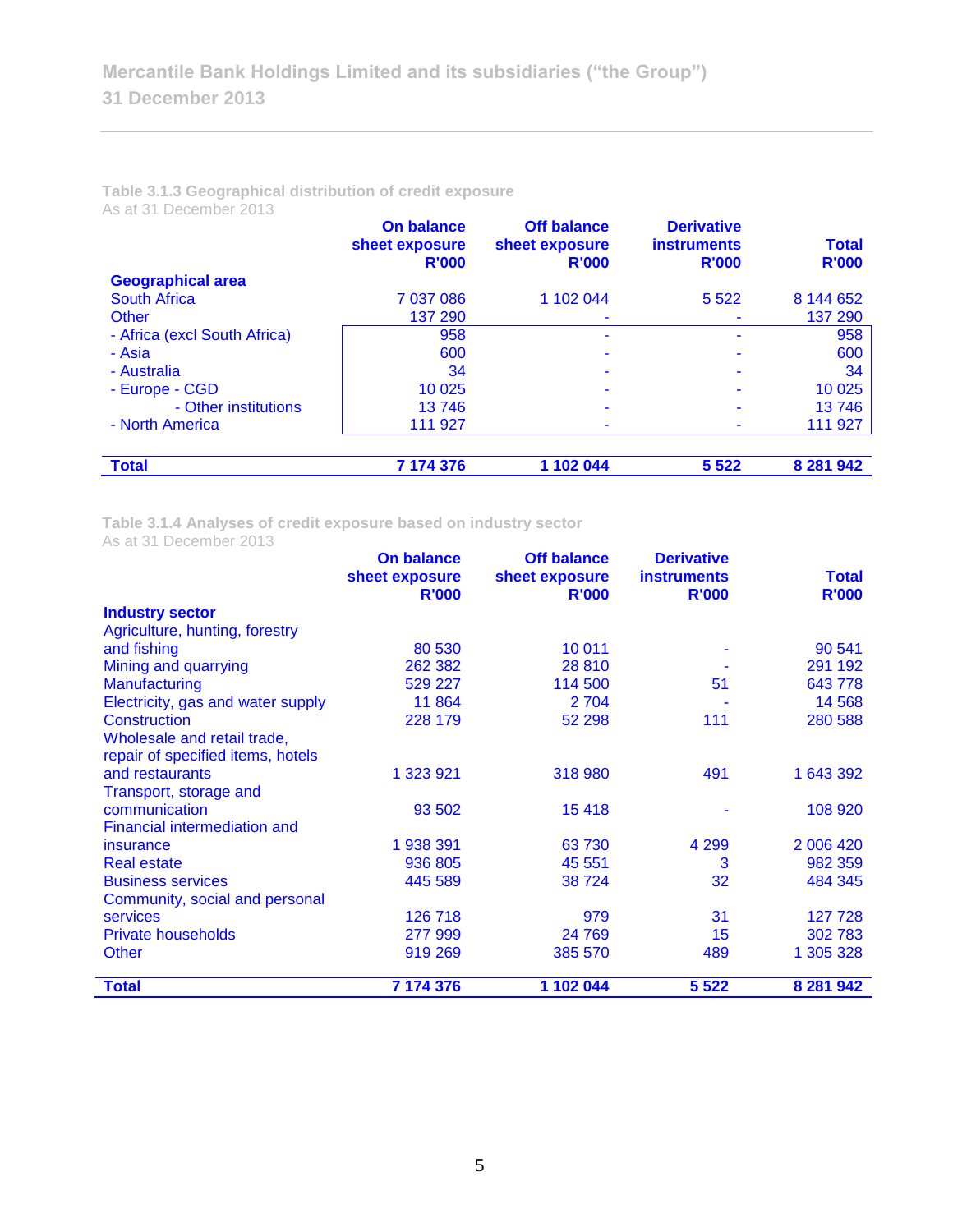**Table 3.1.5 Derivatives exposing the bank to counterparty credit risk**  As at 31 December 2013

| counterparty<br><b>Total derivative</b><br><b>instruments</b><br><b>R'000</b> | credit<br>exposure<br><b>R'000</b> |
|-------------------------------------------------------------------------------|------------------------------------|
| <b>Counterparty credit risk</b>                                               |                                    |
| <b>Total Notional Principal amount</b><br>49 302                              | 69 749                             |
| Gross replacement cost<br>5 0 2 9                                             | 8892                               |
| Net replacement cost<br>5 0 2 9                                               | 8892                               |
| Gross potential future exposure add-on<br>493                                 | 549                                |
| Net potential future exposure add-on<br>493                                   | 549                                |
| 5 5 2 2<br>Adjusted exposure amount                                           | 9441                               |
| Risk weighted exposure<br>3 1 8 0                                             | 5 2 0 1                            |

Derivative exposures are only incurred with Mercantile clients of sound financial standing.

These derivative risks are done on a back-to-back basis with the five major banks in South Africa. No concentration risk exists and no additional capital has been allocated.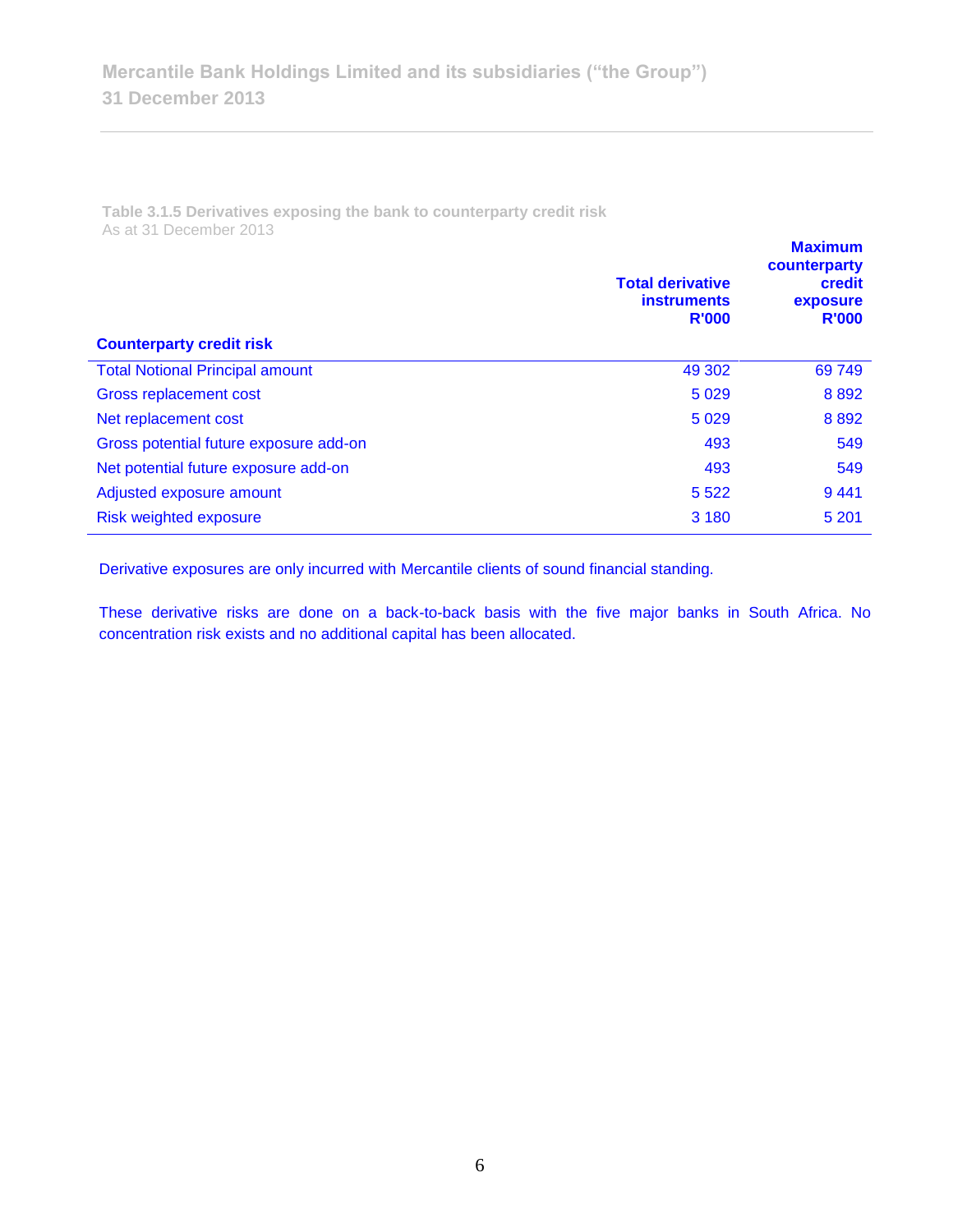**Table 3.1.6 Daily average gross credit exposure**  For the year ended 31 December 2013

|                                                          | <b>Average gross</b><br>credit<br>exposure |
|----------------------------------------------------------|--------------------------------------------|
|                                                          | <b>R'000</b>                               |
| Summary of on-balance sheet and off-balance sheet credit |                                            |
| exposure<br><b>Asset class</b>                           |                                            |
| <b>Liquid assets</b>                                     | 1807828                                    |
| Cash and cash equivalents - Rand denominated             | 1 307 832                                  |
| Cash and cash equivalents - Foreign currency denominated | 146 622                                    |
| <b>Negotiable securities</b>                             | 353 374                                    |
|                                                          |                                            |
| <b>Gross loans and other advances</b>                    | 5 548 146                                  |
| <b>Current accounts</b>                                  | 1 410 200                                  |
| <b>Credit card</b>                                       | 20881                                      |
| Mortgage loans                                           | 2 348 361                                  |
| Instalment sales and leases                              | 691 740                                    |
| Other advances                                           | 1 076 964                                  |
| <b>Gross other assets</b>                                | 13729                                      |
| <b>Investments</b>                                       | 5 0 5 3                                    |
| <b>Derivative financial assets</b>                       | 8676                                       |
| <b>On-balance sheet exposure</b>                         | 7 369 703                                  |
|                                                          |                                            |
| <b>Guarantees</b>                                        | 330 230                                    |
| Letters of credit                                        | 22 436                                     |
| <b>Committed undrawn facilities</b>                      | 75 308                                     |
| Revocable overdraft facilities                           | 498 319                                    |
| <b>Operating lease commitment</b>                        | 9 1 3 4                                    |
| <b>Off-balance sheet exposure</b>                        | 935 427                                    |
| <b>Total gross credit exposure</b>                       | 8 305 130                                  |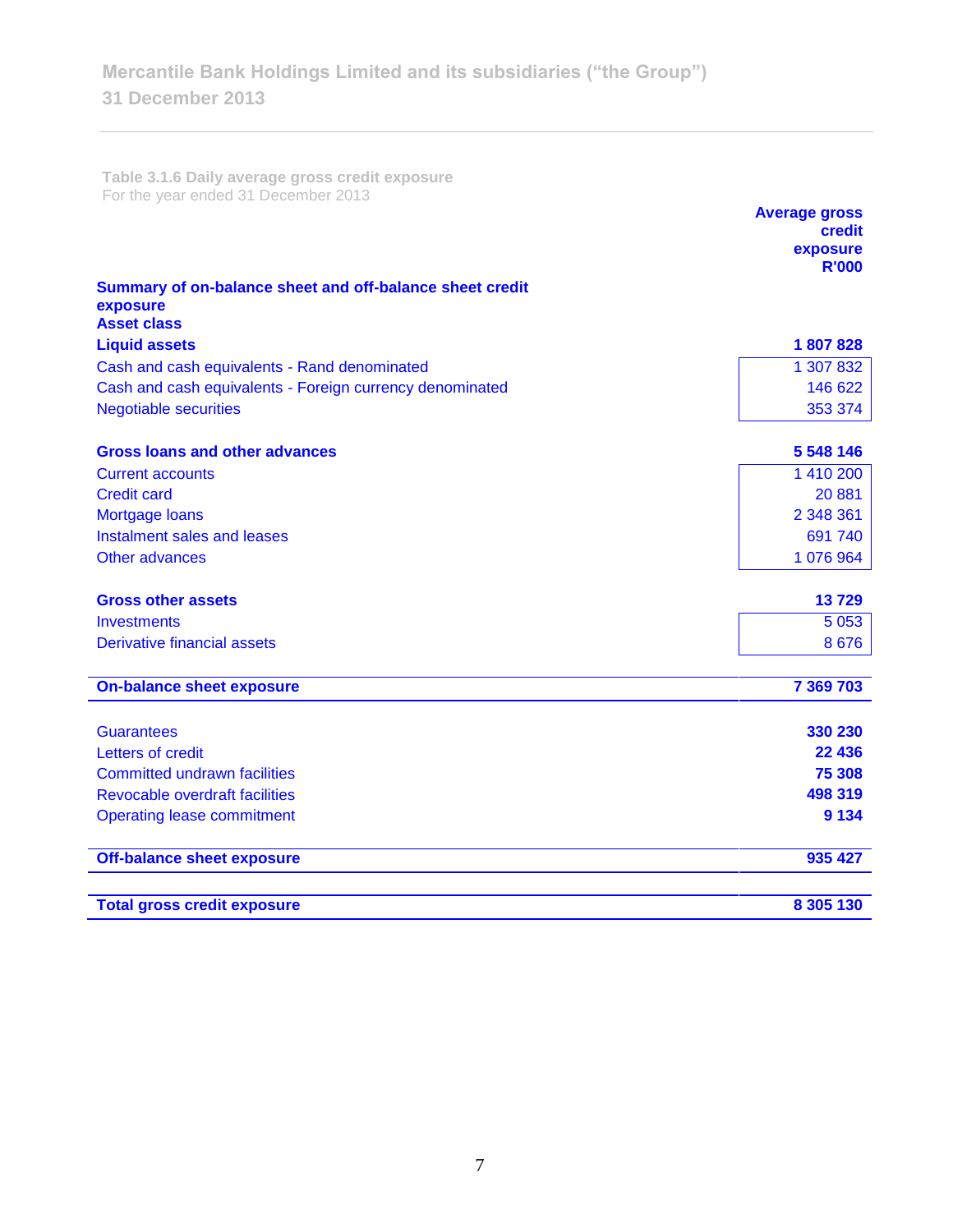**Table 3.1.7 Impairments of loans and advances per geographical area**  As at 31 December 2013

## **Impaired and past due loans and advances by geographical area**

|                                          | <b>South</b><br><b>Africa</b><br><b>Gross amount</b><br>R'000 | <b>Other</b><br><b>Gross amount</b><br>R'000 |
|------------------------------------------|---------------------------------------------------------------|----------------------------------------------|
| Individually impaired loans and advances | 186 955                                                       |                                              |
| <b>Impairments for credit losses</b>     |                                                               |                                              |
| Portfolio impairments                    | 7 5 5 5                                                       |                                              |
| <b>Specific impairments</b>              | 33 192                                                        |                                              |
|                                          | 40747                                                         |                                              |
|                                          |                                                               |                                              |

#### **Past due loans and advances**

**Category age analysis of loans and advances that are past due but not individually impaired** 

| Past due for:       | $1 - 30$ days<br><b>R'000</b> | $31 - 60$ days<br><b>R'000</b> | 61 -90 days<br><b>R'000</b> | <b>Total</b><br>gross<br>amount<br><b>R'000</b> |
|---------------------|-------------------------------|--------------------------------|-----------------------------|-------------------------------------------------|
| <b>South Africa</b> | 27 145                        | 53 107                         | 40 806                      | 121 058                                         |
| <b>Other</b>        | $\blacksquare$                | $\overline{\phantom{a}}$       | $\blacksquare$              | $\blacksquare$                                  |

A financial asset is past due when the counterparty has failed to make a payment that is contractually due; this is based on appropriate rules and assumptions per product type. An impairment loss is recognised if there is objective evidence that a financial asset or group of financial assets is impaired. Impaired exposure relates to assets that are individually determined to be impaired at reporting date.

**Table 3.1.8 Reconciliation of changes in specific and portfolio impairments**  For the year ended 31 December 2013

# **Impairments for credit losses**

| <b>Reconciliation of credit impairment balances</b> | <b>Portfolio</b><br><b>impairment</b><br>R'000 | <b>Specific</b><br>impairment<br>R'000 | <b>Total</b><br>R'000 |
|-----------------------------------------------------|------------------------------------------------|----------------------------------------|-----------------------|
| Credit impairments: balance at the beginning        |                                                |                                        |                       |
| of the year                                         | 12 302                                         | 62 931                                 | 75 233                |
| <b>Movements for the year</b>                       |                                                |                                        |                       |
| Credit losses written-off                           | ٠                                              | (50068)                                | (50068)               |
| Net impairments raised                              | (4 747)                                        | 20 3 29                                | 15 5 82               |
| Credit impairments: balance at the end of the       |                                                |                                        |                       |
| year                                                | 7 5 5 5                                        | 33 192                                 | 40 747                |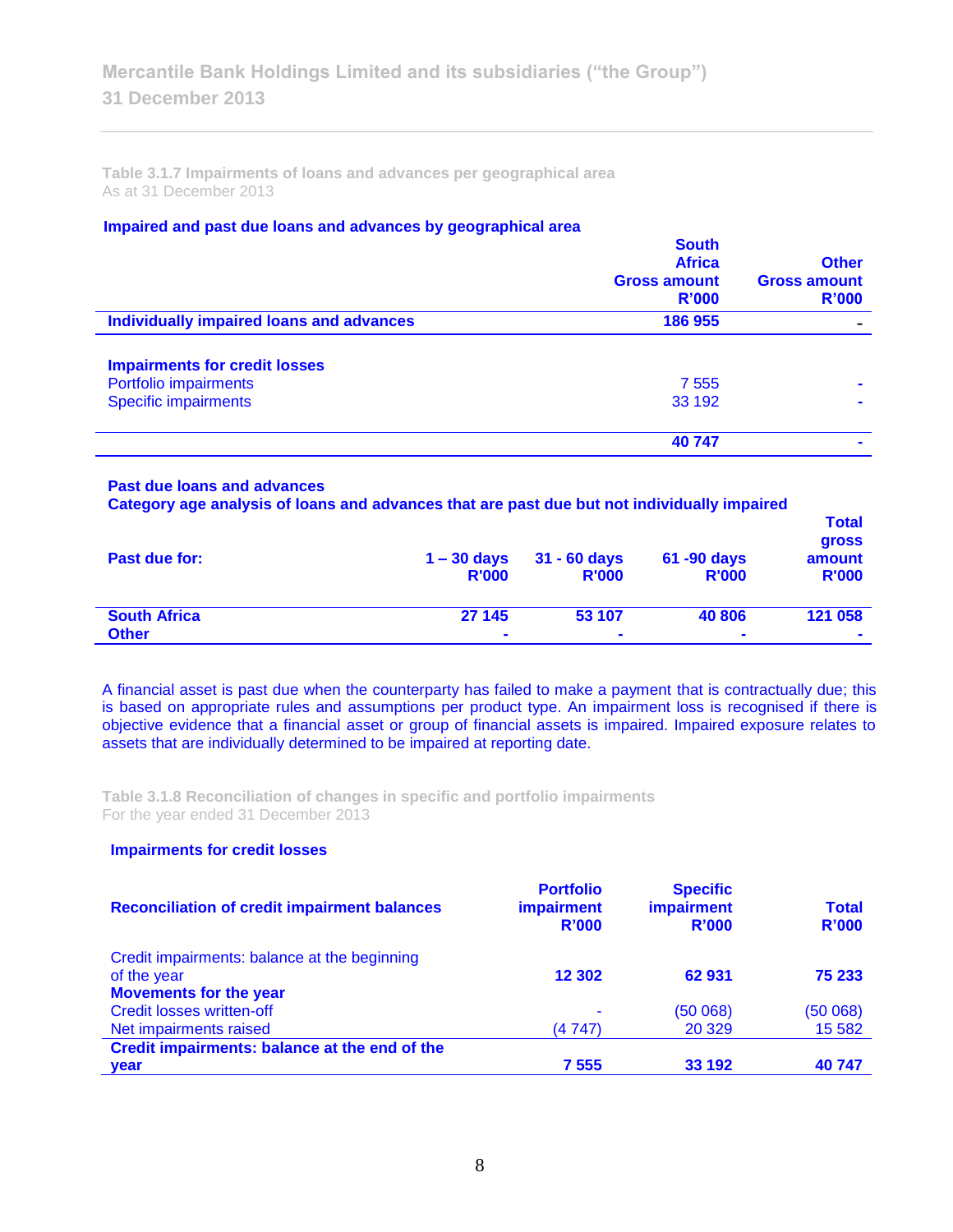**Table 3.1.9 Write-offs and recoveries reflected in the statement of comprehensive income** For the year ended 31 December 2013

|                                                                                              | <b>South Africa</b><br>R'000 |
|----------------------------------------------------------------------------------------------|------------------------------|
| Net charge for credit losses in statement of comprehensive income<br>Movements for the year: |                              |
| <b>Bad debts recovered</b>                                                                   | 1 553                        |
| Net impairments raised                                                                       | (15582)                      |
| Amounts directly written off to other comprehensive income                                   | (5460)                       |
| <b>Net charge for credit losses</b>                                                          | (19489)                      |

**Table 3.1.10 Credit portfolio maturity analysis** As at 31 December 2013

|                                                       | 2 473 562                                                                            | 19 5 21                                | 2 166 818                                       | 710 519                                                  | 1 130 224                                       | 496 608                                                | 6 997 252                                       |
|-------------------------------------------------------|--------------------------------------------------------------------------------------|----------------------------------------|-------------------------------------------------|----------------------------------------------------------|-------------------------------------------------|--------------------------------------------------------|-------------------------------------------------|
| one year                                              |                                                                                      | ٠                                      | 1,953 653                                       | 667 477                                                  | 1 052 030                                       | 17 336                                                 | 3 690 496                                       |
| months and<br>one year<br><b>Maturing after</b>       |                                                                                      | ۰                                      | 203 568                                         | 22 349                                                   | 19582                                           | 125 096                                                | 370 595                                         |
| months<br><b>Maturing</b><br>between six              |                                                                                      |                                        | 3850                                            | 8 6 7 1                                                  | 12 1 25                                         | 210 415                                                | 235 061                                         |
| months<br><b>Maturing</b><br>between<br>three and six |                                                                                      |                                        | 5 3 1 1                                         | 8 0 8 5                                                  | 7 0 6 9                                         | 106 820                                                | 127 285                                         |
| <b>Maturing</b><br>between one<br>and three           |                                                                                      |                                        |                                                 |                                                          |                                                 |                                                        |                                                 |
| <b>Maturing up</b><br>to one month                    | 2 473 562                                                                            | 19521                                  | 436                                             | 3 9 3 7                                                  | 39 4 18                                         | 36 941                                                 | 2573815                                         |
|                                                       | <b>Cash and</b><br>cash<br>equivalents<br>and current<br>accounts(1)<br><b>R'000</b> | <b>Credit</b><br>cards<br><b>R'000</b> | <b>Mortgage</b><br><b>loans</b><br><b>R'000</b> | <b>Instalment</b><br>sales and<br>leases<br><b>R'000</b> | <b>Other</b><br>advances<br>(2)<br><b>R'000</b> | <b>Negotiable</b><br><b>securities</b><br><b>R'000</b> | <b>Total</b><br><b>Advances</b><br><b>R'000</b> |

(1) Cash and cash equivalents includes money market funds, rand denominated domestic bank balances and foreign currency denominated bank balances.

(2) Other advances include medium-term and structured loans.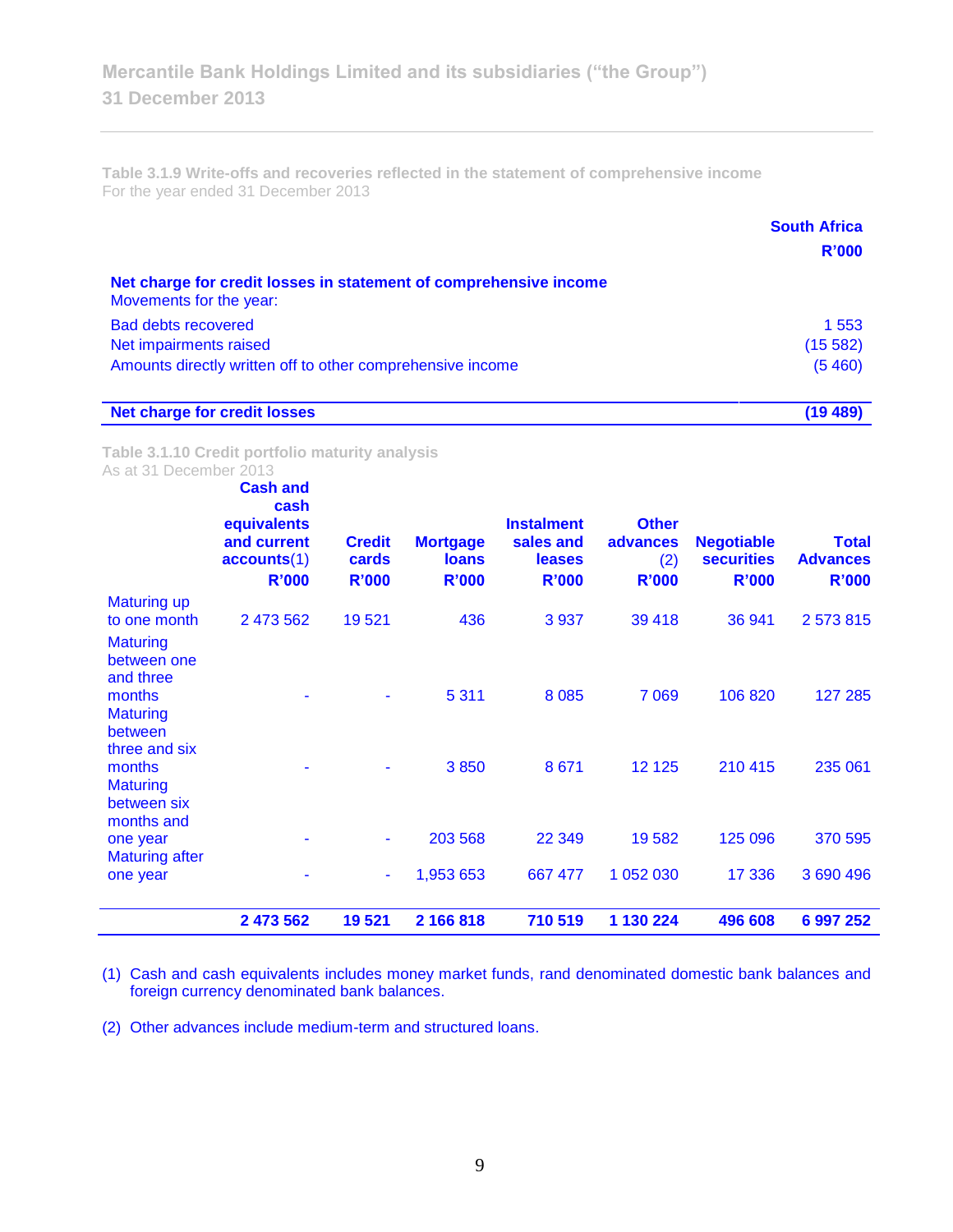#### **3.2 Operational risk**

The Group currently holds R96.8 million in operational risk capital in terms of the standardised approach for the calculation of capital (based on a capital requirement of 9.5%).

**3.3 Market risk**

The portfolios that are subject to market risk are foreign exchange and interest rate contracts for which the Group currently holds R5.7 million in market risk capital in terms of the standardised approach for the calculation of capital (based on a capital requirement of 9.5%).

# **3.4 Equity positions**

Investments consist of unlisted and listed equity investments and these have been designated either as available-for-sale or at fair value through profit and loss.

**Table 3.4.1 Equity investments** As at 31 December 2013

|                                       | <b>Type</b>   | <b>Carrying</b><br>amount<br><b>R'000</b> | <b>Fair value</b><br><b>R'000</b> | <b>Capital</b><br>requirement (@<br>$9.5\%$<br><b>R'000</b> |
|---------------------------------------|---------------|-------------------------------------------|-----------------------------------|-------------------------------------------------------------|
| <b>Investments</b><br><b>Unlisted</b> | <b>Shares</b> | 5799                                      | 5799                              | 551                                                         |
|                                       |               | 5799                                      | 5799                              | 551                                                         |

**Table 3.4.2 Realised and unrealised gains on equity investments** For the year ended 31 December 2013

|                                                                      | <b>Total</b><br>R'000 |
|----------------------------------------------------------------------|-----------------------|
| Realised gains and losses in profit and loss for the year<br>Listed  | 16 310                |
|                                                                      | 16 310                |
| Unrealised cumulative gains and losses recognised directly in equity |                       |
| Listed                                                               | 33                    |
| <b>Unlisted</b>                                                      | 5 5 6 2               |
|                                                                      |                       |
|                                                                      | 5 5 9 5               |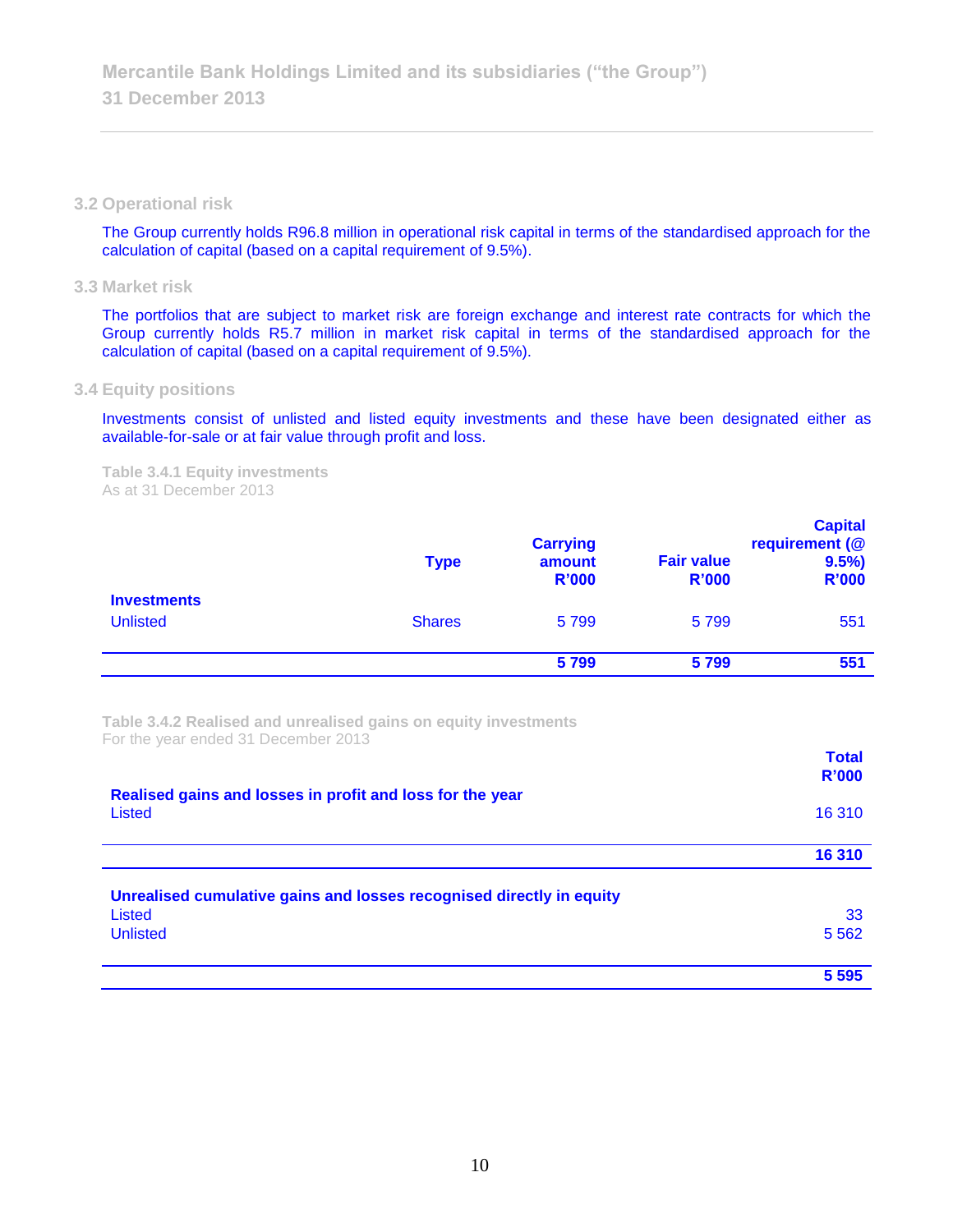**3.5 Liquidity risk** 

The table below summarises assets and liabilities of the Group into relevant maturity groupings, based on the remaining period to contractual maturity at reporting date:

**Table 3.5 Liquidity maturity analyses** As at 31 December 2013

|                                          | <b>Assets</b><br>R'000 | <b>Liabilities</b><br><b>R'000</b> | <b>Total</b><br>mismatch<br>R'000 |
|------------------------------------------|------------------------|------------------------------------|-----------------------------------|
| Maturing up to one month                 | 2 875 244              | 3 102 738                          | (227 494)                         |
| Maturing between one and three months    | 191 014                | 1 033 680                          | (84266)                           |
| Maturing between three and six months    | 236 437                | 287 410                            | (50973)                           |
| Maturing between six months and one year | 371 037                | 452 466                            | (81429)                           |
| Maturing after one year                  | 3 690 580              | 954 539                            | 2 736 041                         |
| Non-contractual                          | 369 536                | 110 755                            | 258 781                           |
|                                          | 7733848                | 5941588                            | 1792260                           |

**3.6 Interest rate risk** 

**Interest rate sensitivity analyses**

For regulatory purposes, the assessment and measurement of interest rate risk is based on the accumulated impact of interest rate sensitive instruments resulting from a parallel movement of plus or minus 200 basis points on the yield curve.

In addition, the impact on equity and profit and loss resulting from a change in interest rates is calculated monthly based on management's forecast of the most likely change in interest rates.

The table below reflects the Group's annual net interest income sensitivity for a 200 basis point increase or decrease in interest rates, while all other variables remain constant. The impact is mainly attributable to the Group's exposure to interest rates on its capital position and lending and deposits in the banking book.

**Table 3.6 Net interest income sensitivity** As at 30 31 December 2013

|                                                     | Impact on<br>economic<br>value of equity<br><b>R'000</b> | Impact on net<br>interest income<br>for twelve<br>months<br><b>R'000</b> |
|-----------------------------------------------------|----------------------------------------------------------|--------------------------------------------------------------------------|
| Net interest income sensitivity of a parallel shock |                                                          |                                                                          |
| Interest rate increase (200bps increase)            | 32 563                                                   | 32 563                                                                   |
| Interest rate decrease (200bps decrease)            | (46755)                                                  | (46 755)                                                                 |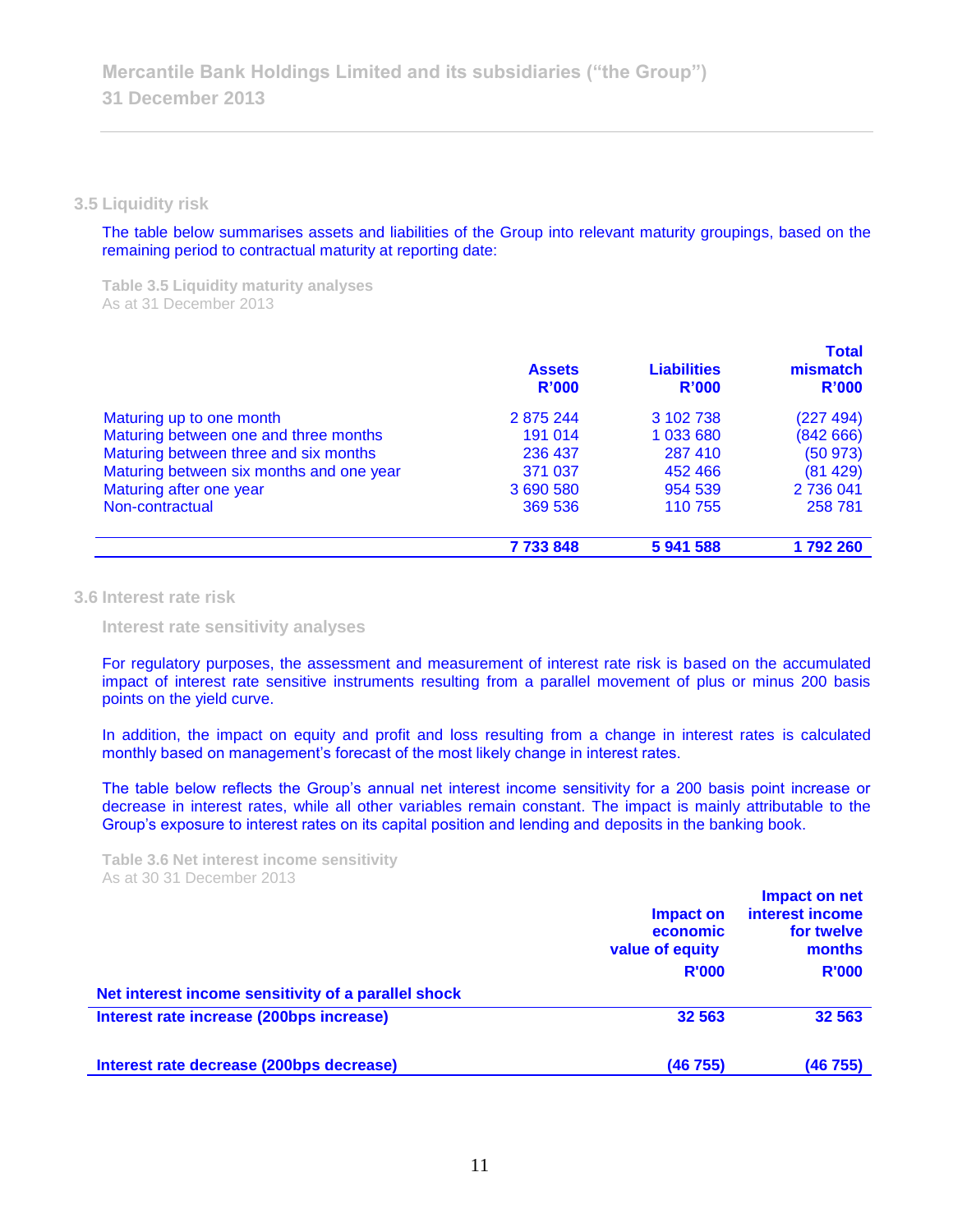# **3.7 Capital management**

.

**Table 3.7.1 Capital structure and regulatory capital adequacy** As at 31 December 2013

|                                                                                                                        | <b>Mercantile Bank</b><br><b>Holdings</b><br><b>Limited</b><br><b>Group</b> | <b>Mercantile</b><br><b>Bank</b><br><b>Limited</b><br><b>Company</b> |
|------------------------------------------------------------------------------------------------------------------------|-----------------------------------------------------------------------------|----------------------------------------------------------------------|
|                                                                                                                        | <b>R'000</b>                                                                | <b>R'000</b>                                                         |
| Common equity tier 1 capital and reserve funds attributable to<br>common shareholder:                                  |                                                                             |                                                                      |
| <b>Paid up capital</b>                                                                                                 | 1 207 270                                                                   | 1 483 299                                                            |
| <b>Ordinary shares</b>                                                                                                 | 36 140                                                                      | 124 969                                                              |
| Share premium                                                                                                          | 1 171 130                                                                   | 1 358 330                                                            |
| <b>Qualifying retained profits</b>                                                                                     | 455 248                                                                     | 249 059                                                              |
| <b>Retained earnings</b>                                                                                               | 475 248                                                                     | 269 059                                                              |
| Less: unappropriated profits                                                                                           | (20000)                                                                     | (20 000)                                                             |
| Accumulated other comprehensive income and reserves                                                                    | 104 393                                                                     | 51 731                                                               |
| Unrealised gains and losses on available for sale items                                                                | (50)                                                                        | 45 618                                                               |
| <b>Actuarial reserve</b>                                                                                               | (6187)                                                                      | (6187)                                                               |
| Property revaluation reserve                                                                                           | 99 364                                                                      | 69                                                                   |
| <b>General reserve</b>                                                                                                 | 7 4 7 8                                                                     | 12 2 31                                                              |
| Other capital reserve funds                                                                                            | 3788                                                                        |                                                                      |
| Minority interest recognised in common equity tier 1 capital                                                           |                                                                             |                                                                      |
| and reserve funds                                                                                                      | (1383)                                                                      |                                                                      |
| Total common equity tier 1 capital and unimpaired reserve<br>funds prior to regulatory adjustment                      | 1765 528                                                                    | 1784089                                                              |
| Total of specified adjustments to and deductions from<br>common equity tier 1 capital and reserve funds                | (196 468)                                                                   | (196 466)                                                            |
| Intangible assets                                                                                                      | (196 468)                                                                   | (196 466)                                                            |
|                                                                                                                        |                                                                             |                                                                      |
| Total common equity tier 1 capital and unimpaired reserve<br>funds post regulatory adjustment                          | 1 569 060                                                                   | 1 587 623                                                            |
| <b>Total Additional Tier 1 capital and reserve funds:</b>                                                              |                                                                             |                                                                      |
| Additional Tier 1 capital and reserve funds<br>Additional Tier 1 regulatory adjustments                                |                                                                             |                                                                      |
| Tier 2 capital and unimpaired reserve funds prior to                                                                   |                                                                             |                                                                      |
| adjustments and deductions                                                                                             | 6 1 9 4                                                                     | 5 5 8 7                                                              |
| General allowance for credit impairment, after<br>deferred tax: standardised approach<br>Tier 2 regulatory adjustments | 6 1 9 4                                                                     | 5 5 8 7                                                              |
| <b>Total qualifying capital and reserve funds</b>                                                                      | 1 575 254                                                                   | 1 593 210                                                            |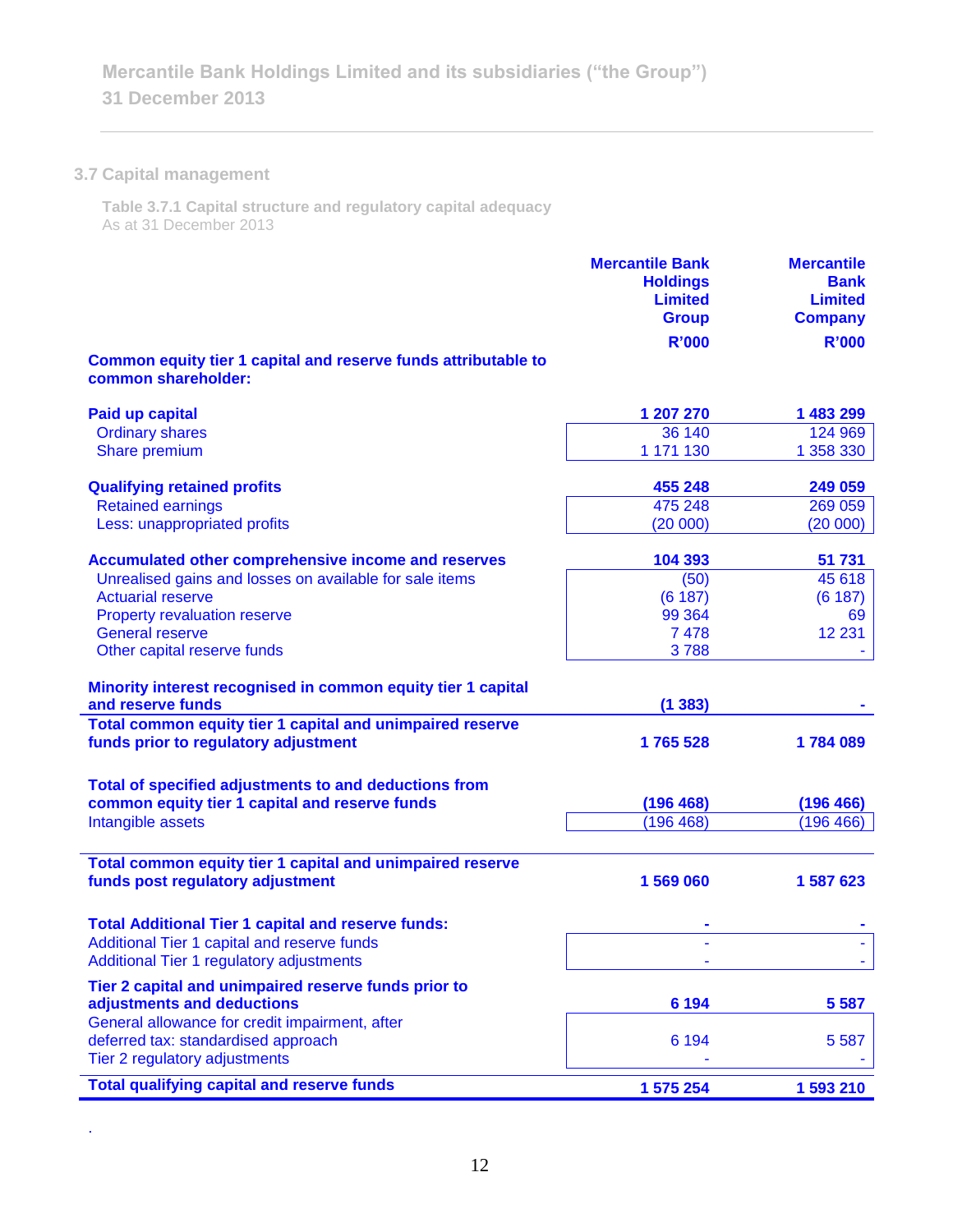# **3.7 Capital management (continued)**

**Table 3.7.1 Capital structure and regulatory capital adequacy (continued)** As at 31 December 2013

The Bank does not have a countercyclical buffer requirement as this has not been imposed by the Bank Supervision Department of the South African Reserve Bank and will only be phased in from 1 January 2016.

|                                       |               | <b>Mercantile Bank</b><br><b>Holdings</b><br><b>Limited</b><br><b>Group</b> | <b>Mercantile</b><br><b>Bank</b><br><b>Limited</b><br><b>Company</b> |
|---------------------------------------|---------------|-----------------------------------------------------------------------------|----------------------------------------------------------------------|
| <b>Capital adequacy ratio (%)</b>     |               |                                                                             |                                                                      |
| <b>Common Equity Tier 1</b>           |               | 21.36%                                                                      | 20.33%                                                               |
| Tier <sub>1</sub>                     |               | 21.36%                                                                      | 20.33%                                                               |
| <b>Total</b>                          |               | 21.45%                                                                      | 20.40%                                                               |
|                                       |               |                                                                             |                                                                      |
| Minimum required ratio (amount R'000) |               |                                                                             |                                                                      |
| <b>Common Equity Tier 1</b>           | @4.5%         | 330 508                                                                     | 351 360                                                              |
| Tier 1                                | <b>@6.0%</b>  | 440 679                                                                     | 468 480                                                              |
| <b>Total</b>                          | <b>@</b> 9.5% | 697 741                                                                     | 741 760                                                              |

**Table 3.7.2 Total risk weighted exposure and required regulatory capital** As at 31 December 2013

|                                                                                                                                | <b>Mercantile</b><br><b>Bank</b><br><b>Holdings</b><br><b>Limited</b><br><b>Group</b><br><b>R'000</b> | <b>Mercantile</b><br><b>Bank</b><br><b>Limited</b><br><b>Company</b><br><b>R'000</b> |
|--------------------------------------------------------------------------------------------------------------------------------|-------------------------------------------------------------------------------------------------------|--------------------------------------------------------------------------------------|
| Risk weighted exposure equivalent amount prior to concentration risk<br>Risk weighted exposure equivalent amount in respect of | 7 344 642                                                                                             | 7 291 797                                                                            |
| concentration risk                                                                                                             |                                                                                                       | 516 203                                                                              |
| Risk weighted exposure amount in respect of threshold items                                                                    |                                                                                                       | 3                                                                                    |
| Aggregate risk weighted exposure equivalent amounts                                                                            | 7 344 642                                                                                             | 7808003                                                                              |
| Minimum required capital and reserve funds                                                                                     | 697 741                                                                                               | 741 760                                                                              |

The Group has documented its Internal Capital Adequacy Assessment Process ("ICAAP"), which was approved by the Board of Directors. Various direct, indirect and associated risks faced by the Bank and the mitigating controls that are in place were evaluated.

The Group and Bank's composition of capital and main capital features disclosure, required per directive 8 of 2013, issued in terms of section 6(6) of the Banks Act of 1990, is disclosed in Annexures A and B, respectively.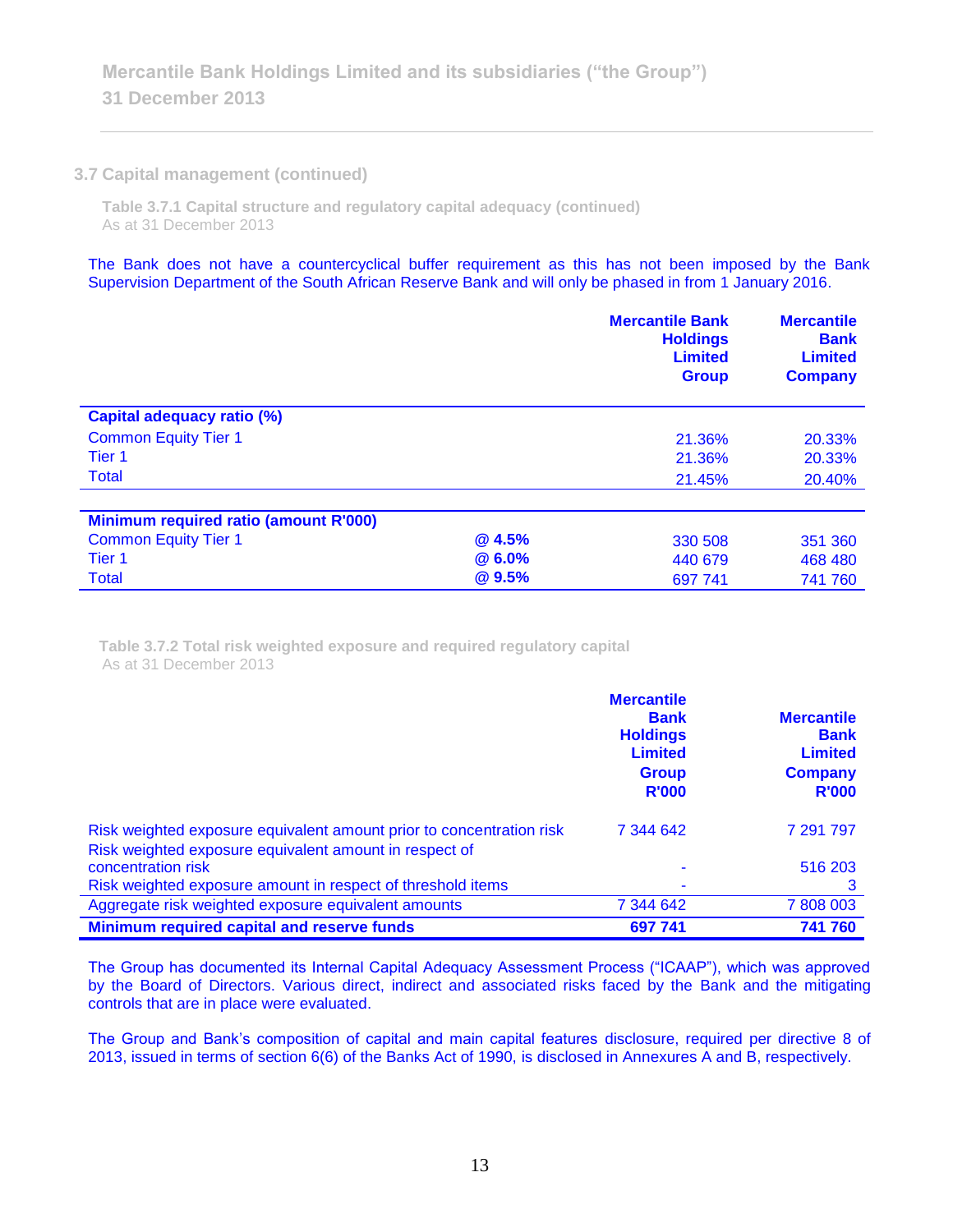# **4. Financial performance and financial position**

Information pertaining to the financial performance and financial position for the year ended 31 December 2013 is available on the Group's website: www.mercantile.co.za

**5. Remuneration**

The Regulations require that the Group's remuneration policy, processes and procedures be disclosed to the public. Sufficient detail of qualitative and quantitative information has been disclosed as part of the corporate governance section of the Group's integrated annual report for the financial year ended 31 December 2013.

## **6. Qualitative disclosures and accounting policies**

The Regulations require that certain qualitative disclosures and statements on accounting policy be made. These required regulatory qualitative disclosures and statements on accounting policy were made in the Group integrated annual report for the financial year ended 31 December 2013.

The above disclosures should be read in conjunction with the qualitative disclosures made in the risk management and control, corporate governance and statements on Group accounting policy contained in the Group integrated annual report as at 31 December 2013.

24 March 2014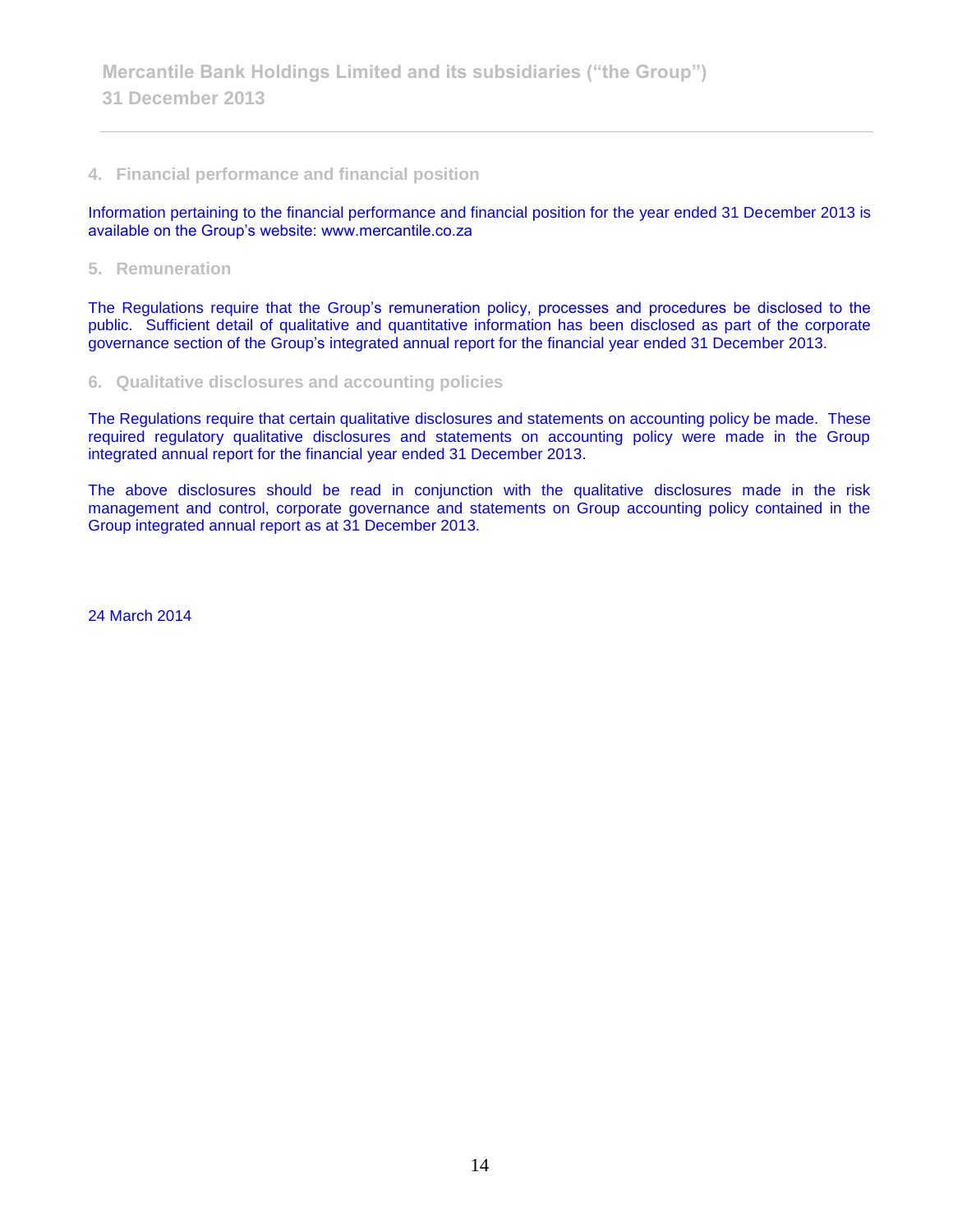# **ANNEXURE A: COMPOSITION OF CAPITAL DISCLOSURES TEMPLATE**

**Mercantile Bank Group** 

As at 31 December 2013

|                         | Basel III common disclosures template to be used during the transition of regulatory adjustments<br>(i.e. from 1 June 2013 to 1 January 2018)<br><b>R'000</b> |                             | <b>AMOUNTS</b><br><b>SUBJECT</b><br><b>TO PRE-</b><br><b>BASEL III</b><br><b>TREATMENT</b> |
|-------------------------|---------------------------------------------------------------------------------------------------------------------------------------------------------------|-----------------------------|--------------------------------------------------------------------------------------------|
|                         | <b>Common Equity Tier 1 capital: instruments and reserves</b>                                                                                                 |                             |                                                                                            |
|                         | Directly issued qualifying common share capital (and equivalent for non-joint stock companies) plus related stock surplus                                     | 1 207 270                   |                                                                                            |
| $\overline{2}$          | <b>Retained earnings</b>                                                                                                                                      | 455 248                     |                                                                                            |
| 3                       | Accumulated other comprehensive income (and other reserves)                                                                                                   | 104 393                     |                                                                                            |
| $\overline{\mathbf{4}}$ | Directly issued capital subject to phase out from CET 1 (only applicable to non-joint stock companies)                                                        | O                           |                                                                                            |
|                         | Public sector capital injections grandfathered until 1 January 2018                                                                                           | 0                           |                                                                                            |
| 5                       | Common share capital issued by subsidiaries and held third parties (amounts allowed in group CET)                                                             | (1383)                      | (1383)                                                                                     |
| 6                       | <b>Common Equity Tier 1 capital before regulatory adjustments</b>                                                                                             | 1765 528                    |                                                                                            |
|                         | <b>Common Equity Tier 1 capital: regulatory adjustments</b>                                                                                                   |                             |                                                                                            |
| $\overline{7}$          | <b>Prudential valuation adjustments</b>                                                                                                                       | $\mathbf 0$                 | 0                                                                                          |
| 8                       | Goodwill (net of related tax liability)                                                                                                                       | $\Omega$                    |                                                                                            |
| $\overline{9}$          | Other intangibles other than mortgage-servicing rights (net of related tax liability)                                                                         | 196 468                     | 196 468                                                                                    |
| 10                      | Deferred tax assets that rely on future profitability excluding those arising from temporary differences (net of related tax                                  |                             |                                                                                            |
| 11                      | liability)                                                                                                                                                    | $\mathbf{0}$<br>$\mathbf 0$ | 0<br>$\mathbf{0}$                                                                          |
| 12                      | Cash-flow hedge reserve<br>Shortfall of provisions to expected losses                                                                                         | $\overline{0}$              | $\mathbf 0$                                                                                |
| 13                      | Securitisation gain on sale                                                                                                                                   | $\mathbf{0}$                | $\mathbf{0}$                                                                               |
| 14                      | Gains and losses due to changes in own credit risk on fair valued liabilities                                                                                 | $\mathbf{0}$                | $\mathbf{0}$                                                                               |
| 15                      | Defined-benefit pension fund net assets                                                                                                                       | $\mathbf{0}$                | $\mathbf{0}$                                                                               |
| 16                      | Investments in own shares (if not already netted off paid-in capital on reported balance sheet                                                                | $\mathbf{0}$                | $\mathbf{0}$                                                                               |
| 17                      | Reciprocal cross-holdings in common equity                                                                                                                    | $\Omega$                    | $\Omega$                                                                                   |
|                         | Investments in the capital of banking, financial, insurance entities that are outside the scope of regulatory consolidation,                                  |                             |                                                                                            |
| 18                      | net of eligible short position, where the bank does not own more than 10% of the issued share capital (amount above 10%                                       |                             |                                                                                            |
|                         | threshold)                                                                                                                                                    | $\Omega$                    | $\mathbf{0}$                                                                               |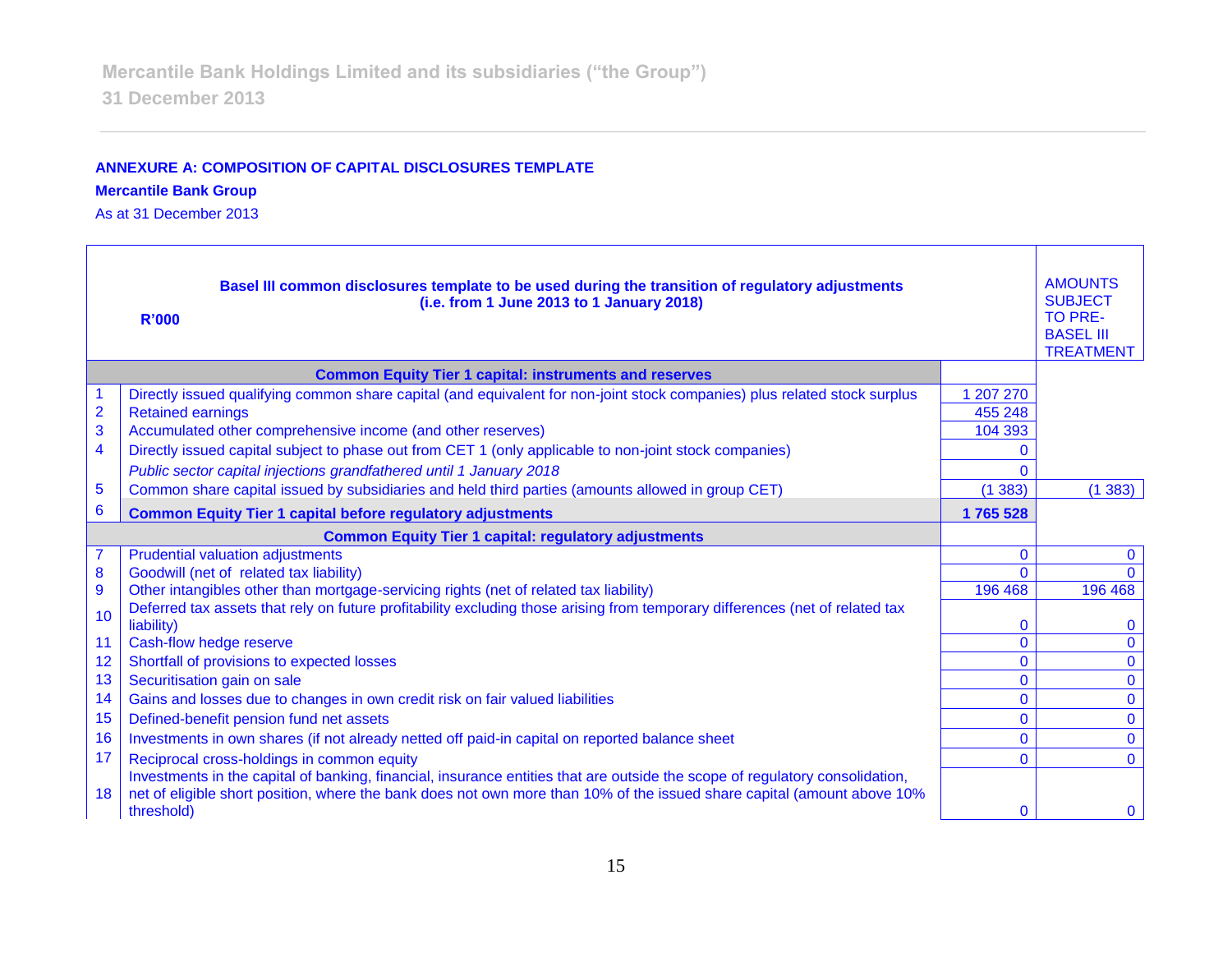| 19 | Significant investments in the common stock of banking, financial and insurance entities that are outside the scope of                                                          |                            |                            |
|----|---------------------------------------------------------------------------------------------------------------------------------------------------------------------------------|----------------------------|----------------------------|
| 20 | regulatory consolidation, net of eligible short positions (amounts above 10% threshold)<br>Mortgage servicing rights (amount above 10% threshold)                               | $\bf{0}$<br>$\overline{0}$ | $\bf{0}$<br>$\overline{0}$ |
| 21 | Deferred tax assets arising from temporary differences (amounts above 10% threshold, net of related tax liability)                                                              | $\mathbf 0$                | $\mathbf{0}$               |
| 22 | Amount exceeding the 15% threshold                                                                                                                                              | $\mathbf 0$                | $\mathbf 0$                |
| 23 | of which: significant investments in the common stock of financials                                                                                                             | $\mathbf{0}$               | $\mathbf 0$                |
| 24 | of which: mortgage servicing rights                                                                                                                                             | $\mathbf 0$                | $\overline{0}$             |
| 25 | of which: deferred tax assets arising from temporary differences                                                                                                                | $\mathbf{0}$               | $\mathbf{0}$               |
| 26 | National specific regulatory adjustments                                                                                                                                        | $\mathbf{0}$               | $\mathbf 0$                |
|    | REGULATORY ADJUSTMENTS APPLIED TO COMMON EQUITY TIER 1 IN RESPECT OF AMOUNTS SUBJECT TO<br><b>PR-BASEL III TREAMENT</b>                                                         | 196 468                    |                            |
|    | OF WHICH: Other intangibles other than mortgage-servicing rights (net of related tax liability)                                                                                 | 196 468                    |                            |
|    | OF WHICH:                                                                                                                                                                       | $\mathbf{0}$               |                            |
|    | Regulatory adjustments applied to Common Equity Tier 1 due to insufficient Additional Tier 1 and Tier 2 to cover                                                                |                            |                            |
| 27 | deductions                                                                                                                                                                      | $\mathbf{0}$               |                            |
| 28 | <b>Total regulatory adjustments to Common Equity Tier 1</b>                                                                                                                     | 196 468                    |                            |
| 29 | <b>Common Equity Tier 1 capital (CET1)</b>                                                                                                                                      | 1 569 060                  |                            |
|    | <b>Additional Tier 1 capital: instruments</b>                                                                                                                                   |                            |                            |
| 30 | Directly issued qualifying Additional Tier 1 instruments plus related stock surplus                                                                                             | $\bf{0}$                   |                            |
| 31 | of which: classified as equity under applicable accounting standards                                                                                                            | $\mathbf 0$                |                            |
| 32 | of which: classified as liabilities under applicable accounting standards                                                                                                       | $\mathbf{0}$               |                            |
| 33 | Directly issued capital instruments subject to phase out from Additional Tier 1                                                                                                 | $\mathbf{0}$               |                            |
| 34 | Additional Tier 1 instruments (and CET1 instruments not included in line 5) issued by subsidiaries and held by third parties                                                    |                            |                            |
|    | (amounts allowed in group AT1)                                                                                                                                                  | $\bf{0}$                   |                            |
| 35 | of which: instruments issued by subsidiaries subject to phase out                                                                                                               | $\overline{0}$             |                            |
| 36 | Additional Tier 1 capital before regulatory adjustments                                                                                                                         | $\mathbf{0}$               |                            |
|    | <b>Additional Tier 1 capital: regulatory adjustments</b>                                                                                                                        |                            |                            |
| 37 | <b>Investments in own Additional Tier 1 instruments</b>                                                                                                                         | $\mathbf 0$                | $\mathbf 0$                |
| 38 | Reciprocal cross-holdings in Additional Tier 1 instruments                                                                                                                      | $\mathbf 0$                | $\mathbf 0$                |
|    | Investments in the capital of banking, financial, insurance entities that are outside the scope of regulatory consolidation,                                                    |                            |                            |
|    | net of eligible short position, where the bank does not own more than 10% of the issued common share capital of the entity                                                      |                            |                            |
| 39 | (amount above 10% threshold)                                                                                                                                                    | $\bf{0}$                   | $\mathbf{0}$               |
| 40 | Significant investments in the capital of banking, financial and insurance entities that are outside the scope of regulatory<br>consolidation (net of eligible short positions) | $\mathbf{0}$               | $\mathbf 0$                |
| 41 | National specific regulatory adjustments                                                                                                                                        | $\mathbf{0}$               |                            |
|    | REGULATORY ADJUSTMENTS APPLIED TO COMMON EQUITY TIER 1 IN RESPECT OF AMOUNTS SUBJECT TO                                                                                         |                            |                            |
|    | <b>PR-BASEL III TREAMENT</b>                                                                                                                                                    | $\mathbf 0$                |                            |
|    | OF WHICH: (INSERT NAME OF ADJUSTMENT)                                                                                                                                           | $\mathbf 0$                |                            |
|    |                                                                                                                                                                                 |                            |                            |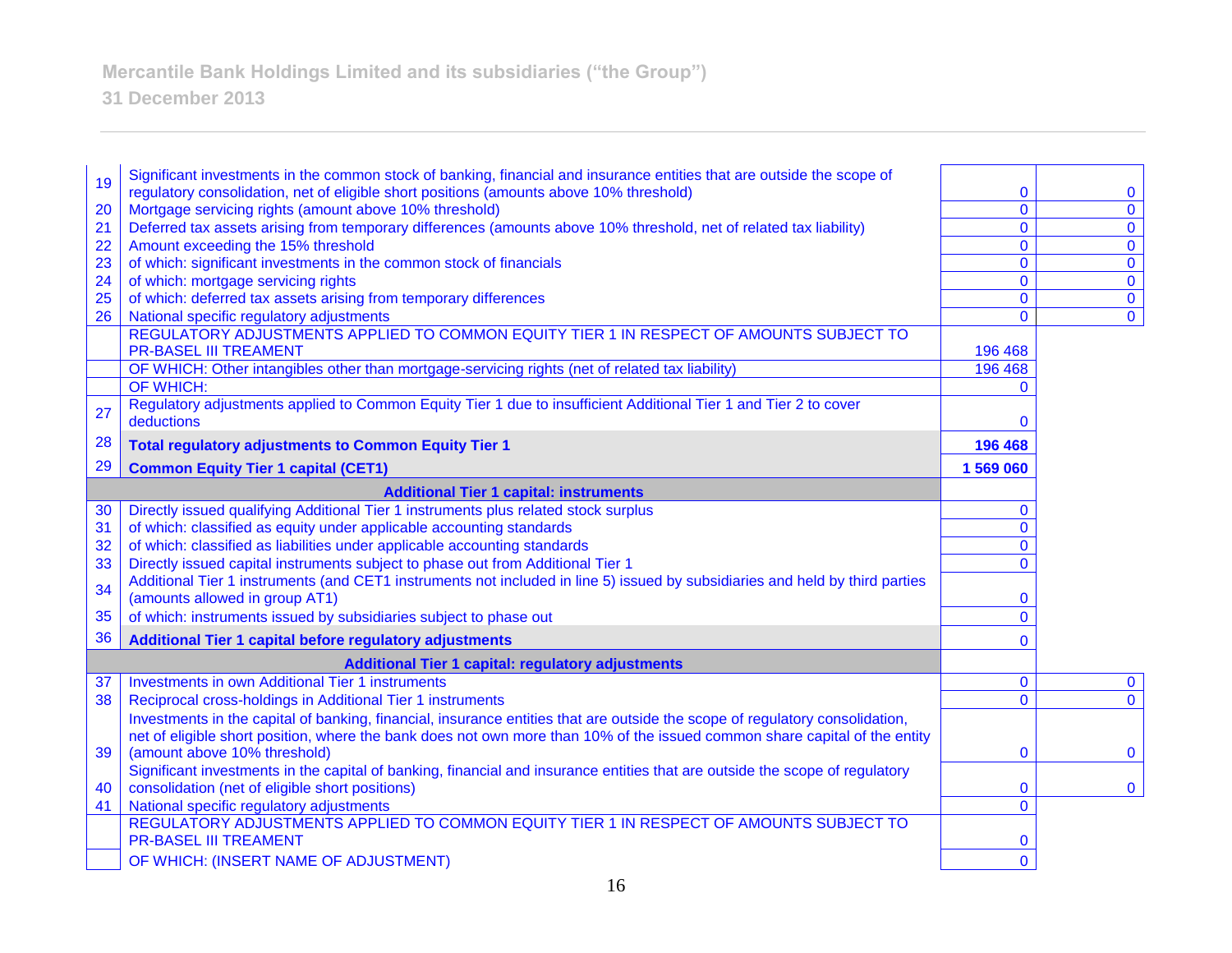|    | OF WHICH:                                                                                                                                                                                                                                                                                      | $\mathbf{0}$   |              |
|----|------------------------------------------------------------------------------------------------------------------------------------------------------------------------------------------------------------------------------------------------------------------------------------------------|----------------|--------------|
| 42 | Regulatory adjustments applied to Additional Tier 1 due to insufficient Tier 2 to cover deductions                                                                                                                                                                                             | $\Omega$       |              |
| 43 | <b>Total regulatory adjustments to Additional Tier 1 capital</b>                                                                                                                                                                                                                               | 0              |              |
| 44 | <b>Additional Tier 1 capital (AT1)</b>                                                                                                                                                                                                                                                         | O              |              |
| 45 | Tier 1 capital (T1= CET1 + AT1)                                                                                                                                                                                                                                                                | 1 569 060      |              |
|    |                                                                                                                                                                                                                                                                                                |                |              |
|    | <b>Tier 2 capital and provisions</b>                                                                                                                                                                                                                                                           |                |              |
| 46 | Directly issued qualifying Tier 2 instruments plus related stock surplus                                                                                                                                                                                                                       | $\mathbf{0}$   |              |
| 47 | Directly issued capital instruments subject to phase out from Tier 2                                                                                                                                                                                                                           | $\Omega$       |              |
| 48 | Tier 2 instruments (and CET1 and AT1 instruments not included in lines 5 to 34) issued by subsidiaries and held by third<br>parties (amounts allowed in group Tier 2)                                                                                                                          | 0              |              |
| 49 | of which: instruments issued by subsidiaries subject to phase out                                                                                                                                                                                                                              | $\Omega$       |              |
| 50 | <b>Provisions</b>                                                                                                                                                                                                                                                                              | 6 1 9 4        |              |
| 51 | Tier 2 capital before regulatory adjustments                                                                                                                                                                                                                                                   | 6 1 9 4        |              |
|    | Tier 2 capital: regulatory adjustments                                                                                                                                                                                                                                                         |                |              |
| 52 | Investment in own Tier 2 instruments                                                                                                                                                                                                                                                           | $\mathbf{0}$   | $\mathbf{0}$ |
| 53 | Reciprocal cross-holdings in Tier 2 instruments                                                                                                                                                                                                                                                | $\Omega$       | $\Omega$     |
| 54 | Investments in capital of banking, financial and insurance entities that are outside the scope of regulatory consolidation,<br>net of eligible short positions, where the bank does not own more than 10% of the issued common share capital of the<br>entity (amount above the 10% threshold) | 0              | $\mathbf{0}$ |
| 55 | Significant investments in the capital of banking, financial and insurance entities that are outside the scope of regulatory<br>consolidation (net of eligible short positions)                                                                                                                | 0              | $\mathbf 0$  |
| 56 | National specific regulatory adjustments<br>REGULATORY ADJUSTMENTS APPLIED TO COMMON EQUITY TIER 2 IN RESPECT OF AMOUNTS SUBJECT TO                                                                                                                                                            | $\Omega$       |              |
|    | <b>PR-BASEL III TREAMENT</b>                                                                                                                                                                                                                                                                   | 0              |              |
|    | OF WHICH: (INSERT NAME OF ADJUSTMENT)                                                                                                                                                                                                                                                          | $\overline{0}$ |              |
|    | <b>OF WHICH:</b>                                                                                                                                                                                                                                                                               | $\Omega$       |              |
| 57 | <b>Total regulatory adjustments to Tier 2 capital</b>                                                                                                                                                                                                                                          | $\bf{0}$       |              |
| 58 | <b>Tier 2 capital (T2)</b>                                                                                                                                                                                                                                                                     | 6 1 9 4        |              |
| 59 | Total capital (TC= T1 + T2)                                                                                                                                                                                                                                                                    | 1 575 254      |              |
|    | RISK WEIGHTED ASSETS IN RESPECT OF AMOUNTS SUBJECT TO PRE-BASEL III TREAMENT                                                                                                                                                                                                                   | 7 344 642      |              |
|    | OF WHICH: (INSERT NAME OF ADJUSTMENT)                                                                                                                                                                                                                                                          |                |              |
|    | OF WHICH:                                                                                                                                                                                                                                                                                      | $\Omega$       |              |
| 60 | <b>Total risk weighted assets</b>                                                                                                                                                                                                                                                              | 7 344 642      |              |
|    | <b>Capital ratios</b>                                                                                                                                                                                                                                                                          |                |              |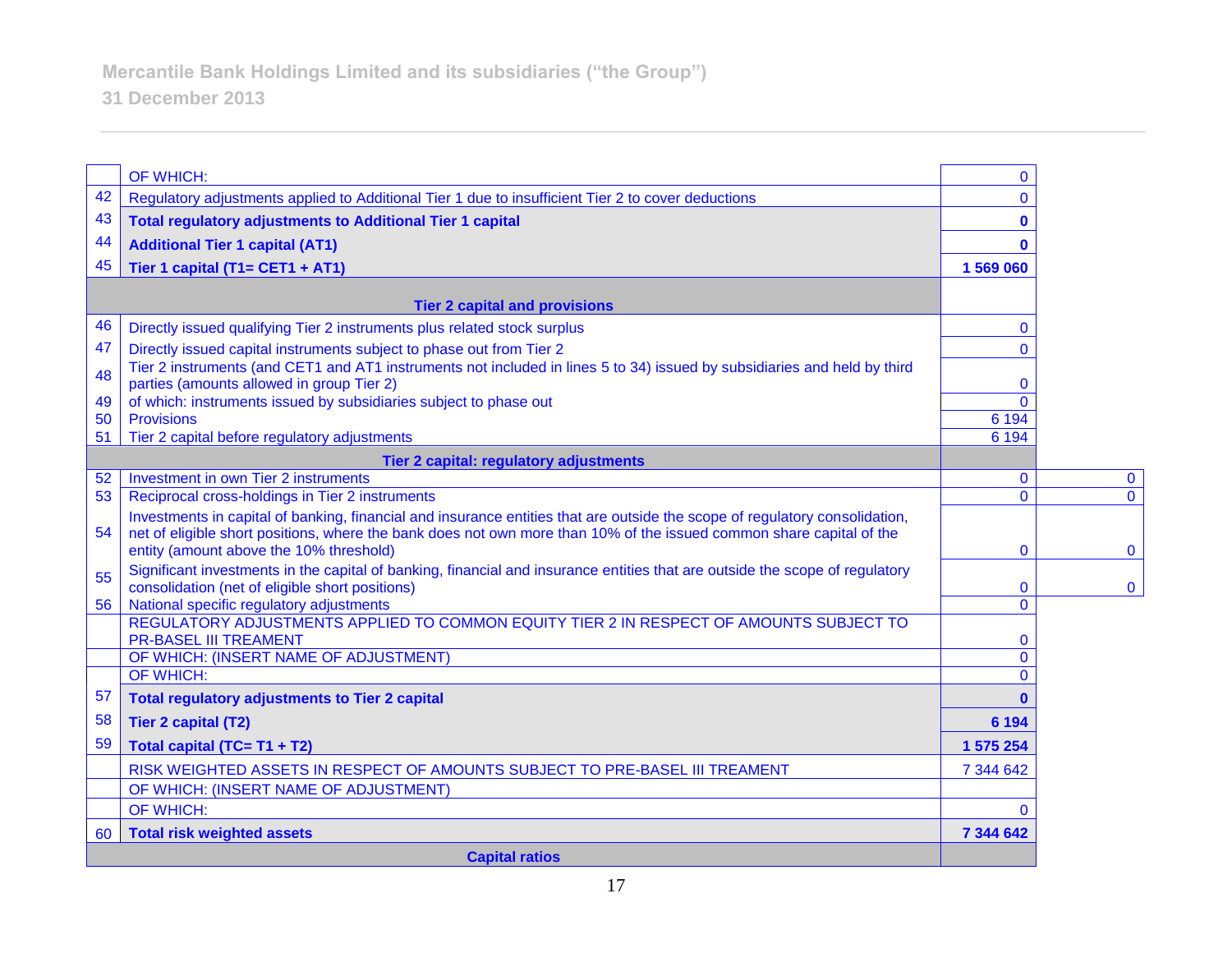| 61 | Common Equity Tier 1 (as a percentage of risk weighted assets)                                                                | 21.36                   |
|----|-------------------------------------------------------------------------------------------------------------------------------|-------------------------|
| 62 | Tier 1 (as a percentage of risk weighted assets)                                                                              | 21.36                   |
| 63 | Total capital (as a percentage of risk weighted assets)                                                                       | 21.45                   |
|    | Institution specific buffers requirements (minimum CET1 requirement plus capital conservation buffers plus countercyclical    |                         |
| 64 | buffer requirements plus G-SIB buffer requirement, expressed as a percentage of risk weighted assets)                         | 2.50                    |
| 65 | of which: capital conservation buffer requirement                                                                             | $\mathbf{0}$            |
| 66 | of which: bank specific countercyclical buffer requirement                                                                    | $\mathbf{0}$            |
| 67 | of which: G-SIB buffer requirement                                                                                            | $\Omega$                |
| 68 | Common Equity Tier 1 available to meet buffers (as a percentage of risk weighted assets)                                      | 21.36                   |
|    | <b>National Minima (if different from Basel 3)</b>                                                                            |                         |
| 69 |                                                                                                                               |                         |
|    | National Common Equity Tier 1 minimum ratio (if different from Basel 3 minimum)                                               | 4.50                    |
| 70 | National Tier 1 minimum ratio                                                                                                 | 6.00                    |
|    |                                                                                                                               |                         |
| 71 | National total capital minimum ratio                                                                                          | 9.50                    |
|    | Amounts below the threshold for deductions (before risk weighting)                                                            |                         |
| 72 | Non-significant investments in the capital of other financials                                                                | $\mathbf 0$             |
| 73 | Significant investments in common stock of financials                                                                         | $\mathbf 0$             |
| 74 | Mortgage servicing rights (net of related tax liability)                                                                      | $\mathbf 0$             |
| 75 | Deferred tax assets arising from temporary differences (net of related tax liability)                                         | $\mathbf{0}$            |
|    | Applicable caps on the inclusion of provisions in Tier 2                                                                      |                         |
|    | Provisions eligible for inclusion in Tier 2 in respect of exposures subject to standardised approach (prior to application of |                         |
| 76 | cap)                                                                                                                          | 6 1 9 4                 |
| 77 | Cap on inclusion of provisions in Tier 2 under standardised approach                                                          | $\Omega$                |
| 78 | Provisions eligible for inclusion in Tier 2 in respect of exposures subject to internal ratings-based approach (prior to      |                         |
|    | application of cap)                                                                                                           | $\bf{0}$                |
| 79 | Cap on inclusion of provisions in Tier 2 under internal ratings-based approach                                                | $\Omega$                |
|    |                                                                                                                               |                         |
|    | Capital instruments subject to phase-out arrangement (only applicable between 1 Jan 2018 and 1 Jan 2022)                      |                         |
| 80 | Current cap on CET1 instruments subject to phase out arrangements                                                             | $\mathbf{0}$            |
| 81 | Amounts excluded from CET1 due to cap (excess over cap after redemptions and maturities)                                      | $\pmb{0}$               |
| 82 | Current cap on AT1 instruments subject to phase out arrangements                                                              | $\mathbf 0$             |
| 83 | Amounts excluded from AT1 due to cap (excess over cap after redemptions and maturities)                                       | $\pmb{0}$               |
| 84 | Current cap on T2 instruments subject to phase out arrangements                                                               | $\overline{\mathbf{0}}$ |
| 85 | Amounts excluded from T2 due to cap (excess over cap after redemptions and maturities)                                        | $\overline{0}$          |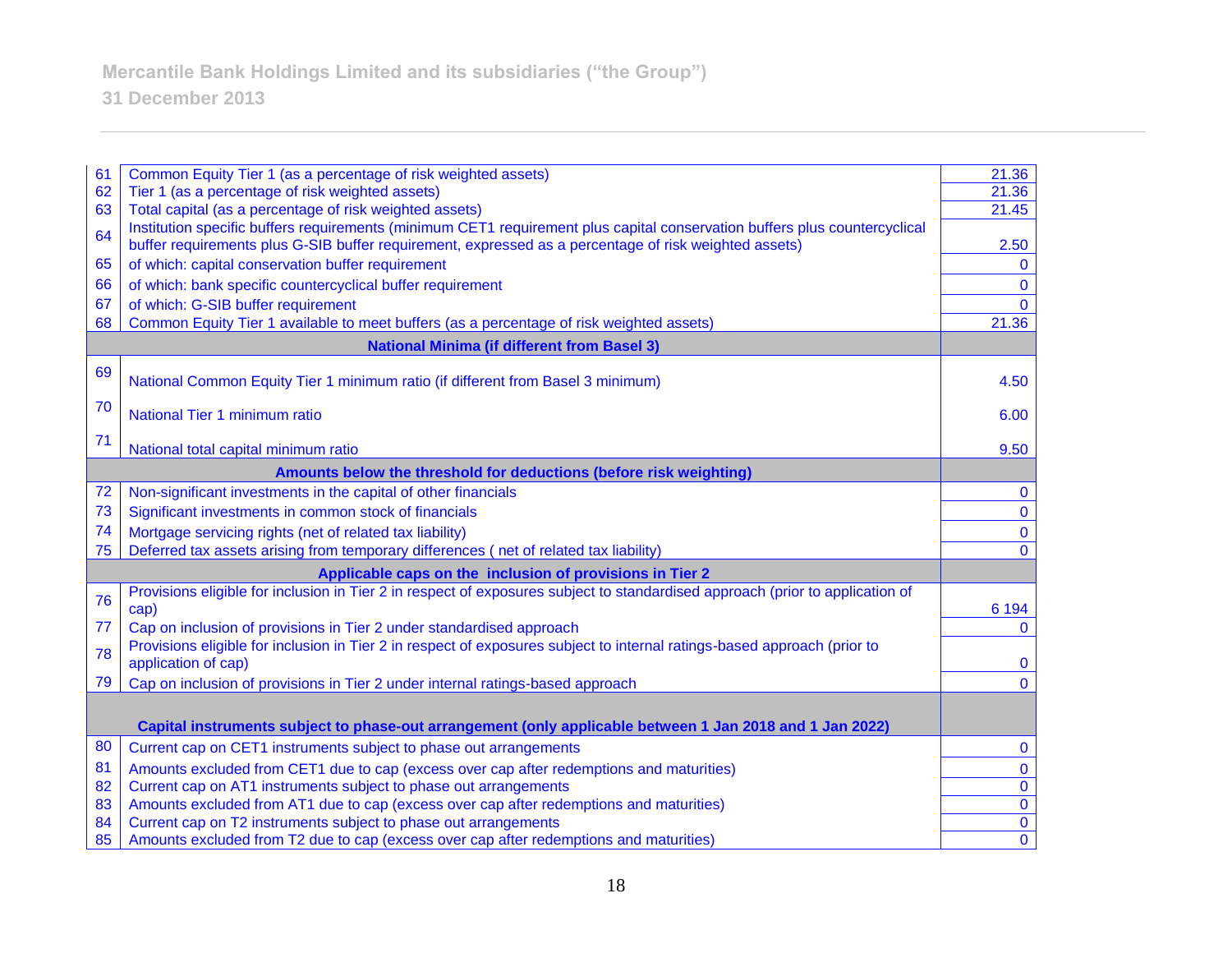#### **ANNEXURE A: COMPOSITION OF CAPITAL DISCLOSURES TEMPLATE**

## **Mercantile Bank Limited (solo)**

As at 31 December 2013

|                | Basel III common disclosures template to be used during the transition of regulatory adjustments<br>(i.e. from 1 June 2013 to 1 January 2018)<br><b>R'000</b>                                                                                           |              | <b>AMOUNTS</b><br><b>SUBJECT</b><br>TO PRE-<br><b>BASEL III</b><br><b>TREATMENT</b> |
|----------------|---------------------------------------------------------------------------------------------------------------------------------------------------------------------------------------------------------------------------------------------------------|--------------|-------------------------------------------------------------------------------------|
|                | <b>Common Equity Tier 1 capital: instruments and reserves</b>                                                                                                                                                                                           |              |                                                                                     |
|                | Directly issued qualifying common share capital (and equivalent for non-joint stock companies) plus related stock surplus                                                                                                                               | 483 299      |                                                                                     |
| $\overline{2}$ | <b>Retained earnings</b>                                                                                                                                                                                                                                | 249 059      |                                                                                     |
| 3              | Accumulated other comprehensive income (and other reserves)                                                                                                                                                                                             | 51 731       |                                                                                     |
| 4              | Directly issued capital subject to phase out from CET 1 (only applicable to non-joint stock companies)                                                                                                                                                  |              |                                                                                     |
|                | Public sector capital injections grandfathered until 1 January 2018                                                                                                                                                                                     | $\mathbf{0}$ |                                                                                     |
| 5              | Common share capital issued by subsidiaries and held third parties (amounts allowed in group CET)                                                                                                                                                       | $\Omega$     | $\mathbf{0}$                                                                        |
| 6              | <b>Common Equity Tier 1 capital before regulatory adjustments</b>                                                                                                                                                                                       | 1784089      |                                                                                     |
|                | <b>Common Equity Tier 1 capital: regulatory adjustments</b>                                                                                                                                                                                             |              |                                                                                     |
| $\overline{7}$ | <b>Prudential valuation adjustments</b>                                                                                                                                                                                                                 | $\mathbf 0$  | $\mathbf{0}$                                                                        |
| 8              | Goodwill (net of related tax liability)                                                                                                                                                                                                                 | $\mathbf{0}$ | $\Omega$                                                                            |
| 9              | Other intangibles other than mortgage-servicing rights (net of related tax liability)                                                                                                                                                                   | 196 466      | 196 466                                                                             |
| 10             | Deferred tax assets that rely on future profitability excluding those arising from temporary differences (net of related tax<br>liability)                                                                                                              | $\bf{0}$     | $\mathbf{0}$                                                                        |
| 11             | Cash-flow hedge reserve                                                                                                                                                                                                                                 | $\mathbf{0}$ | $\mathbf 0$                                                                         |
| 12             | Shortfall of provisions to expected losses                                                                                                                                                                                                              | $\mathbf 0$  | $\overline{0}$                                                                      |
| 13             | Securitisation gain on sale                                                                                                                                                                                                                             | $\mathbf 0$  | $\mathbf{0}$                                                                        |
| 14             | Gains and losses due to changes in own credit risk on fair valued liabilities                                                                                                                                                                           | $\mathbf 0$  | $\mathbf 0$                                                                         |
| 15             | Defined-benefit pension fund net assets                                                                                                                                                                                                                 | $\mathbf 0$  | $\overline{0}$                                                                      |
| 16             | Investments in own shares (if not already netted off paid-in capital on reported balance sheet                                                                                                                                                          | $\mathbf 0$  | $\overline{0}$                                                                      |
| 17             | Reciprocal cross-holdings in common equity                                                                                                                                                                                                              | $\mathbf{0}$ | $\mathbf{0}$                                                                        |
| 18             | Investments in the capital of banking, financial, insurance entities that are outside the scope of regulatory consolidation, net<br>of eligible short position, where the bank does not own more than 10% of the issued share capital (amount above 10% |              |                                                                                     |
|                | threshold)                                                                                                                                                                                                                                              | 0            | $\mathbf 0$                                                                         |
| 19             | Significant investments in the common stock of banking, financial and insurance entities that are outside the scope of                                                                                                                                  | $\mathbf 0$  | $\mathbf 0$                                                                         |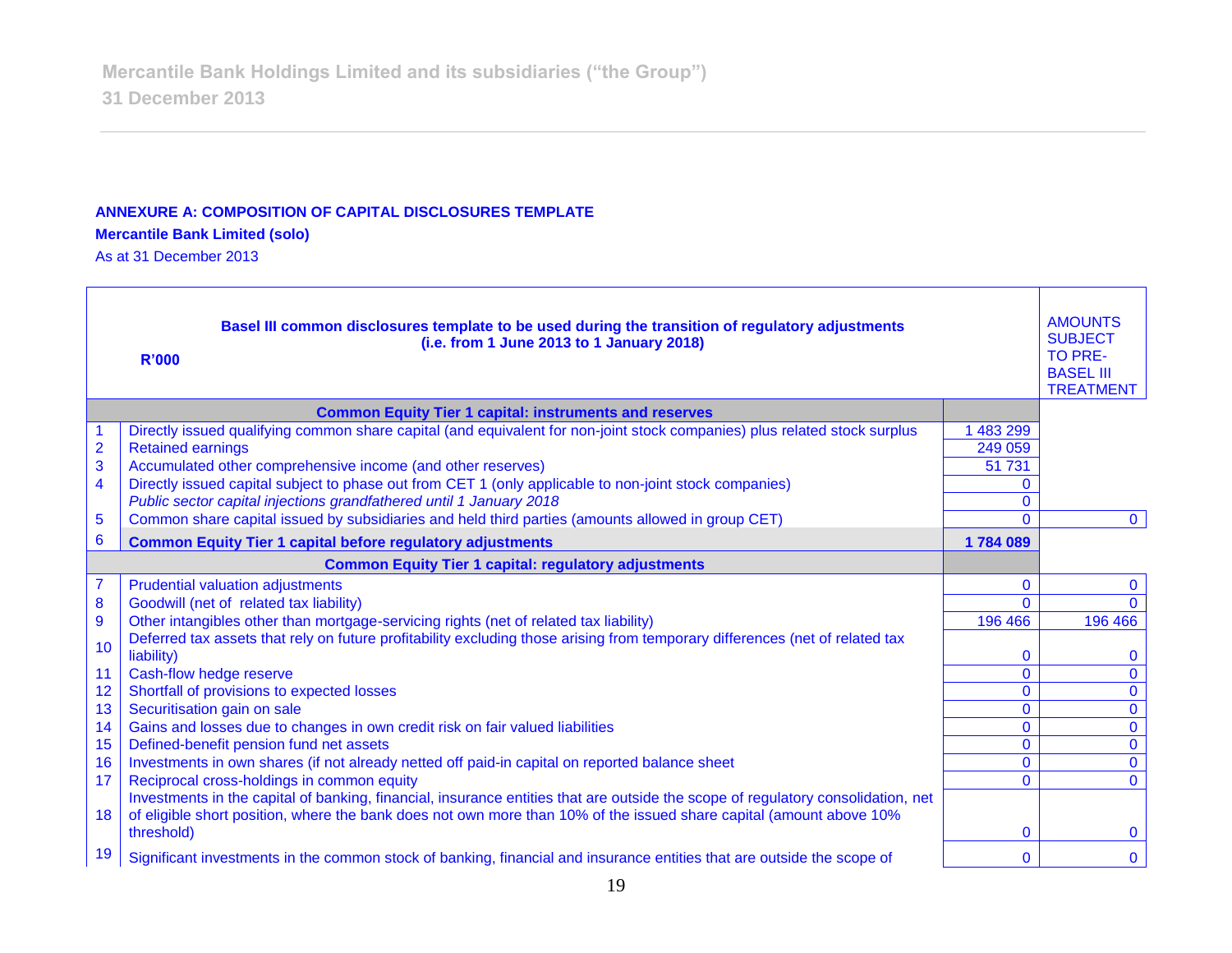**Mercantile Bank Holdings Limited and its subsidiaries ("the Group")**

|    | regulatory consolidation, net of eligible short positions (amounts above 10% threshold)                                          |              |                         |
|----|----------------------------------------------------------------------------------------------------------------------------------|--------------|-------------------------|
|    |                                                                                                                                  |              |                         |
| 20 | Mortgage servicing rights (amount above 10% threshold)                                                                           | $\mathbf{0}$ | $\mathbf 0$             |
| 21 | Deferred tax assets arising from temporary differences (amounts above 10% threshold, net of related tax liability)               | $\mathbf 0$  | $\overline{0}$          |
| 22 | Amount exceeding the 15% threshold                                                                                               | $\mathbf{0}$ | $\overline{0}$          |
| 23 | of which: significant investments in the common stock of financials                                                              | $\mathbf 0$  | $\overline{0}$          |
| 24 | of which: mortgage servicing rights                                                                                              | $\mathbf 0$  | $\overline{\mathbf{0}}$ |
| 25 | of which: deferred tax assets arising from temporary differences                                                                 | $\mathbf{0}$ | $\overline{0}$          |
| 26 | National specific regulatory adjustments                                                                                         | $\mathbf 0$  | $\overline{0}$          |
|    | REGULATORY ADJUSTMENTS APPLIED TO COMMON EQUITY TIER 1 IN RESPECT OF AMOUNTS SUBJECT TO                                          |              |                         |
|    | <b>PR-BASEL III TREAMENT</b>                                                                                                     | 196 466      |                         |
|    | OF WHICH: Other intangibles other than mortgage-servicing rights (net of related tax liability)                                  | 196 466      |                         |
|    | <b>OF WHICH:</b>                                                                                                                 | $\Omega$     |                         |
| 27 | Regulatory adjustments applied to Common Equity Tier 1 due to insufficient Additional Tier 1 and Tier 2 to cover                 |              |                         |
|    | deductions                                                                                                                       | 0            |                         |
| 28 | <b>Total regulatory adjustments to Common Equity Tier 1</b>                                                                      | 196 466      |                         |
| 29 | <b>Common Equity Tier 1 capital (CET1)</b>                                                                                       | 1 587 623    |                         |
|    | <b>Additional Tier 1 capital: instruments</b>                                                                                    |              |                         |
| 30 | Directly issued qualifying Additional Tier 1 instruments plus related stock surplus                                              | $\mathbf{0}$ |                         |
| 31 | of which: classified as equity under applicable accounting standards                                                             | $\mathbf{0}$ |                         |
| 32 | of which: classified as liabilities under applicable accounting standards                                                        | $\mathbf{0}$ |                         |
| 33 | Directly issued capital instruments subject to phase out from Additional Tier 1                                                  | $\mathbf{0}$ |                         |
| 34 | Additional Tier 1 instruments (and CET1 instruments not included in line 5) issued by subsidiaries and held by third parties     |              |                         |
|    | (amounts allowed in group AT1)                                                                                                   | $\mathbf{0}$ |                         |
| 35 | of which: instruments issued by subsidiaries subject to phase out                                                                | $\mathbf{0}$ |                         |
| 36 | Additional Tier 1 capital before regulatory adjustments                                                                          | $\Omega$     |                         |
|    | <b>Additional Tier 1 capital: regulatory adjustments</b>                                                                         |              |                         |
| 37 | <b>Investments in own Additional Tier 1 instruments</b>                                                                          | $\bf{0}$     | $\mathbf 0$             |
| 38 | Reciprocal cross-holdings in Additional Tier 1 instruments                                                                       | $\mathbf{0}$ | $\mathbf{0}$            |
|    | Investments in the capital of banking, financial, insurance entities that are outside the scope of regulatory consolidation, net |              |                         |
| 39 | of eligible short position, where the bank does not own more than 10% of the issued common share capital of the entity           |              |                         |
|    | (amount above 10% threshold)                                                                                                     | $\mathbf 0$  | $\mathbf 0$             |
| 40 | Significant investments in the capital of banking, financial and insurance entities that are outside the scope of regulatory     |              |                         |
|    | consolidation (net of eligible short positions)                                                                                  | $\bf{0}$     | $\mathbf{0}$            |
| 41 | National specific regulatory adjustments                                                                                         | $\mathbf{0}$ |                         |
|    | REGULATORY ADJUSTMENTS APPLIED TO COMMON EQUITY TIER 1 IN RESPECT OF AMOUNTS SUBJECT TO                                          |              |                         |
|    | <b>PR-BASEL III TREAMENT</b>                                                                                                     | $\mathbf 0$  |                         |
|    | OF WHICH: (INSERT NAME OF ADJUSTMENT)                                                                                            | $\mathbf{0}$ |                         |
|    | OF WHICH:                                                                                                                        | $\mathbf{0}$ |                         |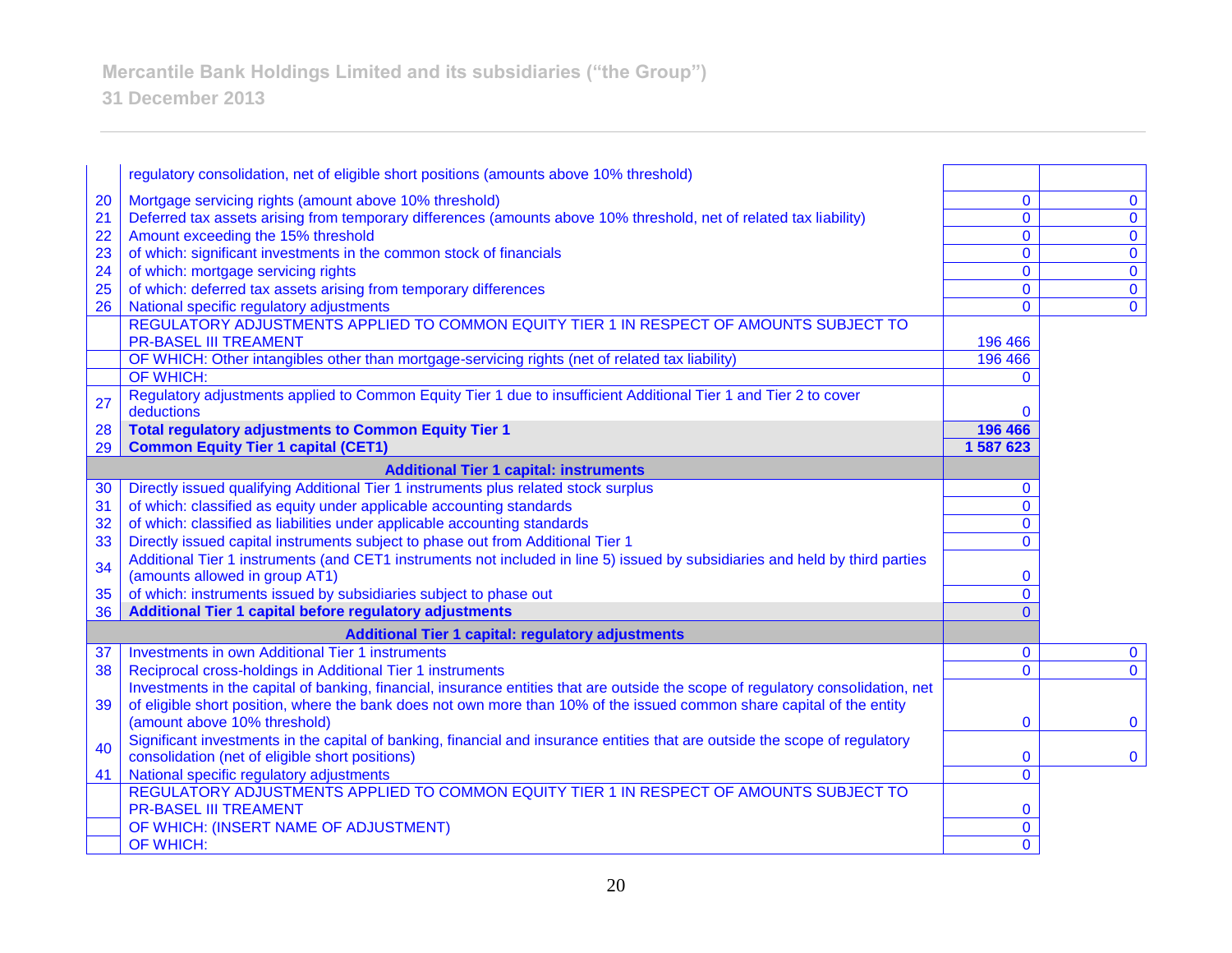| 42                    | Regulatory adjustments applied to Additional Tier 1 due to insufficient Tier 2 to cover deductions                                                                              | $\mathbf{0}$   |              |
|-----------------------|---------------------------------------------------------------------------------------------------------------------------------------------------------------------------------|----------------|--------------|
| 43                    | <b>Total regulatory adjustments to Additional Tier 1 capital</b>                                                                                                                |                |              |
| 44                    | <b>Additional Tier 1 capital (AT1)</b>                                                                                                                                          |                |              |
| 45                    | Tier 1 capital (T1= CET1 + AT1)                                                                                                                                                 | 1 587 623      |              |
|                       | <b>Tier 2 capital and provisions</b>                                                                                                                                            |                |              |
| 46                    | Directly issued qualifying Tier 2 instruments plus related stock surplus                                                                                                        | $\mathbf{0}$   |              |
| 47                    | Directly issued capital instruments subject to phase out from Tier 2                                                                                                            | $\overline{0}$ |              |
| 48                    | Tier 2 instruments (and CET1 and AT1 instruments not included in lines 5 to 34) issued by subsidiaries and held by third                                                        |                |              |
|                       | parties (amounts allowed in group Tier 2)                                                                                                                                       | 0              |              |
| 49                    | of which: instruments issued by subsidiaries subject to phase out                                                                                                               | $\overline{0}$ |              |
| 50                    | <b>Provisions</b>                                                                                                                                                               | 5 5 8 7        |              |
| 51                    | Tier 2 capital before regulatory adjustments                                                                                                                                    | 5 5 8 7        |              |
|                       | Tier 2 capital: regulatory adjustments                                                                                                                                          |                |              |
| 52                    | Investment in own Tier 2 instruments                                                                                                                                            | 0              | $\mathbf{0}$ |
| 53                    | Reciprocal cross-holdings in Tier 2 instruments                                                                                                                                 | $\mathbf{0}$   | $\mathbf{0}$ |
|                       | Investments in capital of banking, financial and insurance entities that are outside the scope of regulatory consolidation, net                                                 |                |              |
| 54                    | of eligible short positions, where the bank does not own more than 10% of the issued common share capital of the entity                                                         |                |              |
|                       | (amount above the 10% threshold)                                                                                                                                                | $\mathbf 0$    | $\bf{0}$     |
| 55                    | Significant investments in the capital of banking, financial and insurance entities that are outside the scope of regulatory<br>consolidation (net of eligible short positions) | 0              | $\mathbf 0$  |
| 56                    | National specific regulatory adjustments                                                                                                                                        | $\overline{0}$ |              |
|                       | REGULATORY ADJUSTMENTS APPLIED TO COMMON EQUITY TIER 2 IN RESPECT OF AMOUNTS SUBJECT TO                                                                                         |                |              |
|                       | <b>PR-BASEL III TREAMENT</b>                                                                                                                                                    | $\mathbf{0}$   |              |
|                       | OF WHICH: (INSERT NAME OF ADJUSTMENT)                                                                                                                                           | $\overline{0}$ |              |
|                       | OF WHICH:                                                                                                                                                                       | $\mathbf{0}$   |              |
| 57                    | <b>Total regulatory adjustments to Tier 2 capital</b>                                                                                                                           |                |              |
| 58                    | <b>Tier 2 capital (T2)</b>                                                                                                                                                      | 5 5 8 7        |              |
| 59                    | Total capital (TC= T1 + T2)                                                                                                                                                     | 1 593 210      |              |
|                       | RISK WEIGHTED ASSETS IN RESPECT OF AMOUNTS SUBJECT TO PRE-BASEL III TREAMENT                                                                                                    | 7 808 003      |              |
|                       | OF WHICH: (INSERT NAME OF ADJUSTMENT)                                                                                                                                           |                |              |
|                       | OF WHICH:                                                                                                                                                                       | $\mathbf{0}$   |              |
| 60                    | <b>Total risk weighted assets</b>                                                                                                                                               | 7808003        |              |
| <b>Capital ratios</b> |                                                                                                                                                                                 |                |              |
| 61                    | Common Equity Tier 1 (as a percentage of risk weighted assets)                                                                                                                  | 20.33          |              |
| 62                    | Tier 1 (as a percentage of risk weighted assets)                                                                                                                                | 20.33          |              |
| 63                    | Total capital (as a percentage of risk weighted assets)                                                                                                                         | 20.40          |              |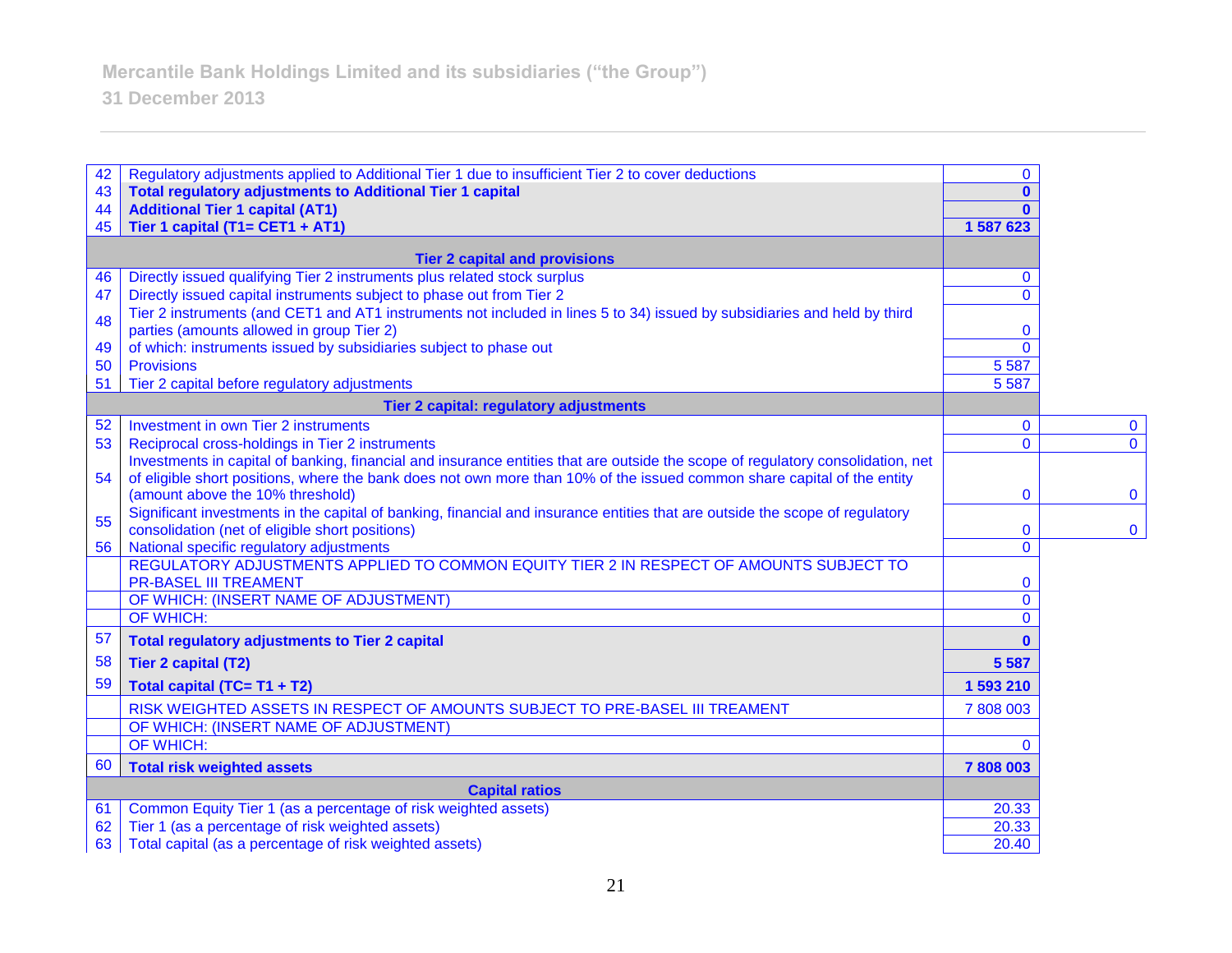| 64 | Institution specific buffers requirements (minimum CET1 requirement plus capital conservation buffers plus countercyclical                                 |                      |  |
|----|------------------------------------------------------------------------------------------------------------------------------------------------------------|----------------------|--|
| 65 | buffer requirements plus G-SIB buffer requirement, expressed as a percentage of risk weighted assets)<br>of which: capital conservation buffer requirement | 2.50<br>$\mathbf{0}$ |  |
| 66 | of which: bank specific countercyclical buffer requirement                                                                                                 | $\mathbf 0$          |  |
| 67 | of which: G-SIB buffer requirement                                                                                                                         | $\Omega$             |  |
| 68 | Common Equity Tier 1 available to meet buffers (as a percentage of risk weighted assets)                                                                   | 20.33                |  |
|    | <b>National Minima (if different from Basel 3)</b>                                                                                                         |                      |  |
|    |                                                                                                                                                            |                      |  |
| 69 | National Common Equity Tier 1 minimum ratio (if different from Basel 3 minimum)                                                                            | 4.50                 |  |
| 70 | National Tier 1 minimum ratio                                                                                                                              | 6.00                 |  |
| 71 | National total capital minimum ratio                                                                                                                       | 9.50                 |  |
|    | Amounts below the threshold for deductions (before risk weighting)                                                                                         |                      |  |
| 72 | Non-significant investments in the capital of other financials                                                                                             | $\mathbf 0$          |  |
| 73 | Significant investments in common stock of financials                                                                                                      | $\overline{0}$       |  |
| 74 | Mortgage servicing rights (net of related tax liability)                                                                                                   | $\overline{0}$       |  |
| 75 | Deferred tax assets arising from temporary differences (net of related tax liability)                                                                      | $\mathbf{0}$         |  |
|    | Applicable caps on the inclusion of provisions in Tier 2                                                                                                   |                      |  |
| 76 | Provisions eligible for inclusion in Tier 2 in respect of exposures subject to standardised approach (prior to application of                              |                      |  |
|    | cap)                                                                                                                                                       | 5 5 8 7              |  |
| 77 | Cap on inclusion of provisions in Tier 2 under standardised approach                                                                                       | $\mathbf{0}$         |  |
| 78 | Provisions eligible for inclusion in Tier 2 in respect of exposures subject to internal ratings-based approach (prior to                                   |                      |  |
|    | application of cap)                                                                                                                                        | $\mathbf{0}$         |  |
| 79 | Cap on inclusion of provisions in Tier 2 under internal ratings-based approach                                                                             | $\mathbf{0}$         |  |
|    |                                                                                                                                                            |                      |  |
|    | Capital instruments subject to phase-out arrangement (only applicable between 1 Jan 2018 and 1 Jan 2022)                                                   |                      |  |
| 80 | Current cap on CET1 instruments subject to phase out arrangements                                                                                          | $\bf{0}$             |  |
| 81 | Amounts excluded from CET1 due to cap (excess over cap after redemptions and maturities)                                                                   | $\mathbf{0}$         |  |
| 82 | Current cap on AT1 instruments subject to phase out arrangements                                                                                           | $\overline{0}$       |  |
| 83 | Amounts excluded from AT1 due to cap (excess over cap after redemptions and maturities)                                                                    | $\overline{0}$       |  |
| 84 | Current cap on T2 instruments subject to phase out arrangements                                                                                            | $\mathbf 0$          |  |
| 85 | Amounts excluded from T2 due to cap (excess over cap after redemptions and maturities)                                                                     | $\mathbf 0$          |  |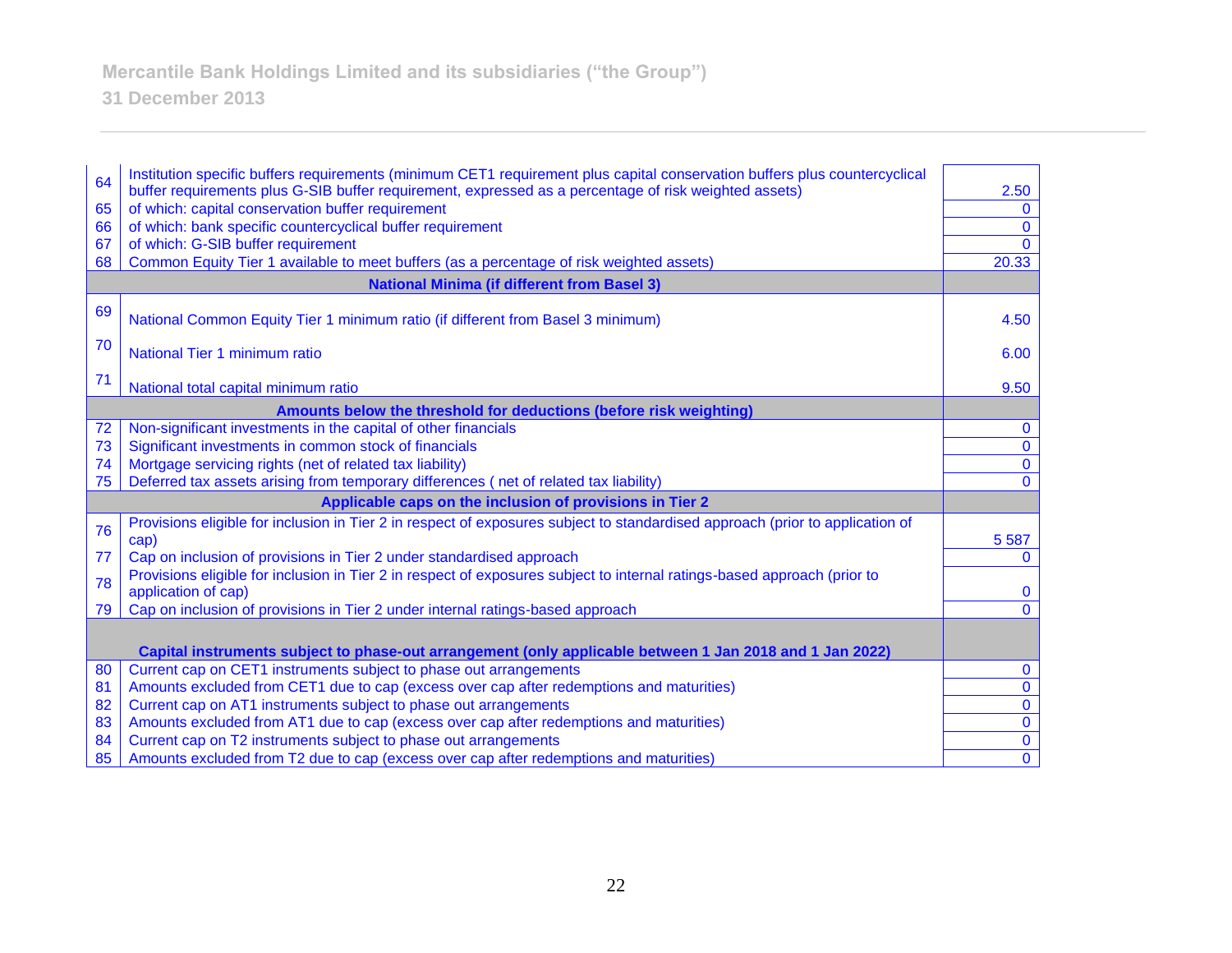#### **ANNEXURE B: MAIN FEATURES DISCLOSURE TEMPLATE**

**Mercantile Bank Group and Mercantile Bank Limited (solo)**

As at 31 December 2013

Set out below is the template that banks must use to ensure that the key features of all regulatory capital instruments are disclosed. Banks will be required to complete all of the shaded cells for each outstanding regulatory capital instrument (banks should insert "N/A" if the question is not applicable).

| Disclosure template for main features of regulatory capital instruments |                                                                                                |                                 |                                         |
|-------------------------------------------------------------------------|------------------------------------------------------------------------------------------------|---------------------------------|-----------------------------------------|
|                                                                         |                                                                                                |                                 |                                         |
|                                                                         | <b>Issuer</b>                                                                                  | <b>Mercantile Bank Limited</b>  | <b>Mercantile Bank Holdings Limited</b> |
| $\overline{2}$                                                          | Unique identifier (e.g. CUSIP, ISIN or Bloomberg identifier for private<br>placement)          | <b>Unlisted</b>                 | <b>Unlisted</b>                         |
| 3                                                                       | Governing Law(s) of the instrument                                                             | <b>Banks Act, Companies Act</b> | <b>Banks Act, Companies Act</b>         |
|                                                                         | <b>Regulatory treatment</b>                                                                    |                                 |                                         |
| $\overline{4}$                                                          | <b>Transitional Basel III rules</b>                                                            | <b>Common Equity Tier 1</b>     | <b>Common Equity Tier 1</b>             |
| $\overline{5}$                                                          | <b>Post-transitional Basel III rules</b>                                                       | <b>Common Equity Tier 1</b>     | <b>Common Equity Tier 1</b>             |
| $6\phantom{1}6$                                                         | Eligible at solo/group/group & solo                                                            | Group and solo                  | Group                                   |
| $\overline{7}$                                                          | Instrument type (type to be specified by each jurisdiction)                                    | <b>Ordinary share capital</b>   | <b>Ordinary share capital</b>           |
| 8                                                                       | Amount recognised in regulatory capital (Currency in mil, as of most recent<br>reporting date) | R1 483 Million                  | R1 207 Million                          |
| $\overline{9}$                                                          | Par value of instrument                                                                        | R <sub>2.00</sub>               | 1 cent                                  |
| 10                                                                      | <b>Accounting classification</b>                                                               | Shareholders' equity            | Shareholders' equity                    |
| 11                                                                      | Original date of issuance                                                                      | 28/03/2002                      | 13/06/1989                              |
| 12                                                                      | Perpetual or dated                                                                             | Perpetual                       | Perpetual                               |
| 13                                                                      | <b>Original maturity date</b>                                                                  | <b>No Maturity</b>              | <b>No Maturity</b>                      |
| 14                                                                      | Issuer call subject to prior supervisory approval                                              | <b>Yes</b>                      | <b>Yes</b>                              |